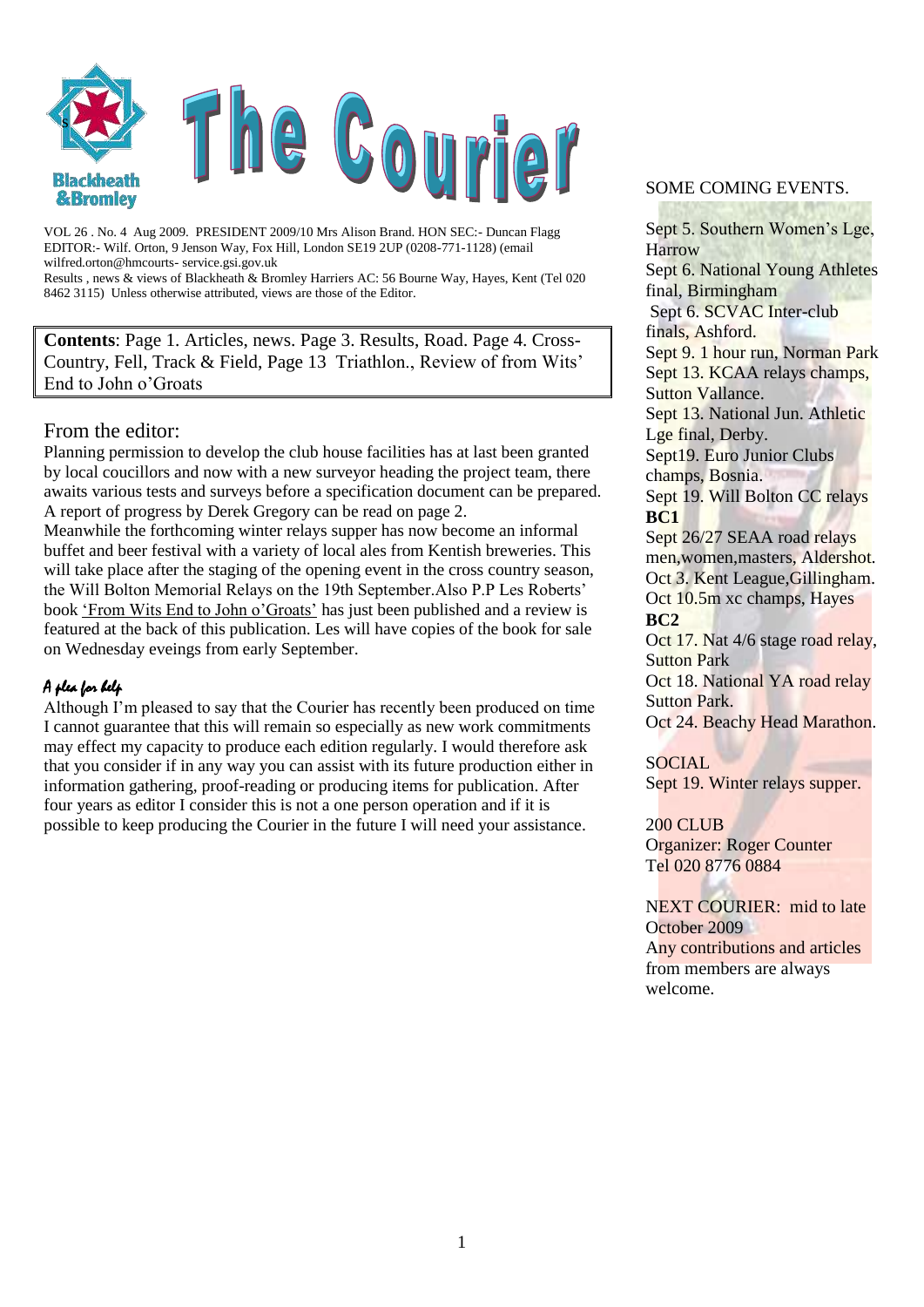## HQ Development

The situation regarding HO development as at August  $26<sup>th</sup>$  2009 was as follows:

The EGM in September 2008 agreed that **subject to a) Obtaining Planning Permission and b)Securing adequate funding the ambitious proposal set out in the paper would go ahead as a matter of urgency.** 

After a frustrating first attempt at securing Planning Permission in March, Councillors were eventually persuaded to grant Permission at the end of June 2009 – unanimously! Thus the first proviso has been met. That just leaves the additional funding to be secured!

To date 33 grant applications have been submitted, varying from a simple 2-page letter to complex forms with ancillary documentation. Some have already been declined, whilst others have not yet been acknowledged. Major applications in the pipeline include those to London Marathon Trust (for decision December 2009), Sport England and Lord Mayor"s Funding/England Athletics. I remain optimistic, rather than confident, that the money will eventually be forthcoming – even though we have only £500 as at today"s date. Any Club Member with useful contacts should get in touch with PP Derek Gregory, Project Manager, as a matter of urgency.

Staff changes at Haleys have meant that we now have a new surveyor heading the team on our project – Jon Newton-Syms. Over the next 3 months surveys for asbestos in the Cottage, elevation of existing buildings, ground penetration for buried services, CCTV of existing drainage and a soil investigation report will be carried out, before preparation of a Specification Document to put out for tender. Two Club Members have indicated their wish to be invited to tender, and any others should again get in touch with PP Derek Gregory, Project Manager, sooner rather than later.

There is still a lot to do before the President can lay the foundation stone for the new building!

Derek Gregory



Not the senior BAL reserve team but a host of willing volunteers assisting at the Norman Park meeting on July 4<sup>th</sup>.

## Montell in Berlin

As with last summer Montell Douglas represented Great Britain at a major athletics championship, this time in Berlin for the IAFF World Championships. She was again in the team for the womens" 4 x 100 metre relays this time along with Laura Turner, Emily Freeman and Emma Ania. Qualification for the final was achieved albeit precariously in heat 2 with a third place and with concerns over the smoothness of the handovers described as rusty. However the team made the final and produced a performance which despite the result could give them cause for satisfaction. A "much better performance by the British Quartet" gave them sixth place in a time of 43"16, a seasons best and Montell considered that the handovers were very much better than in the heats. The gold medal was won by Jamaica.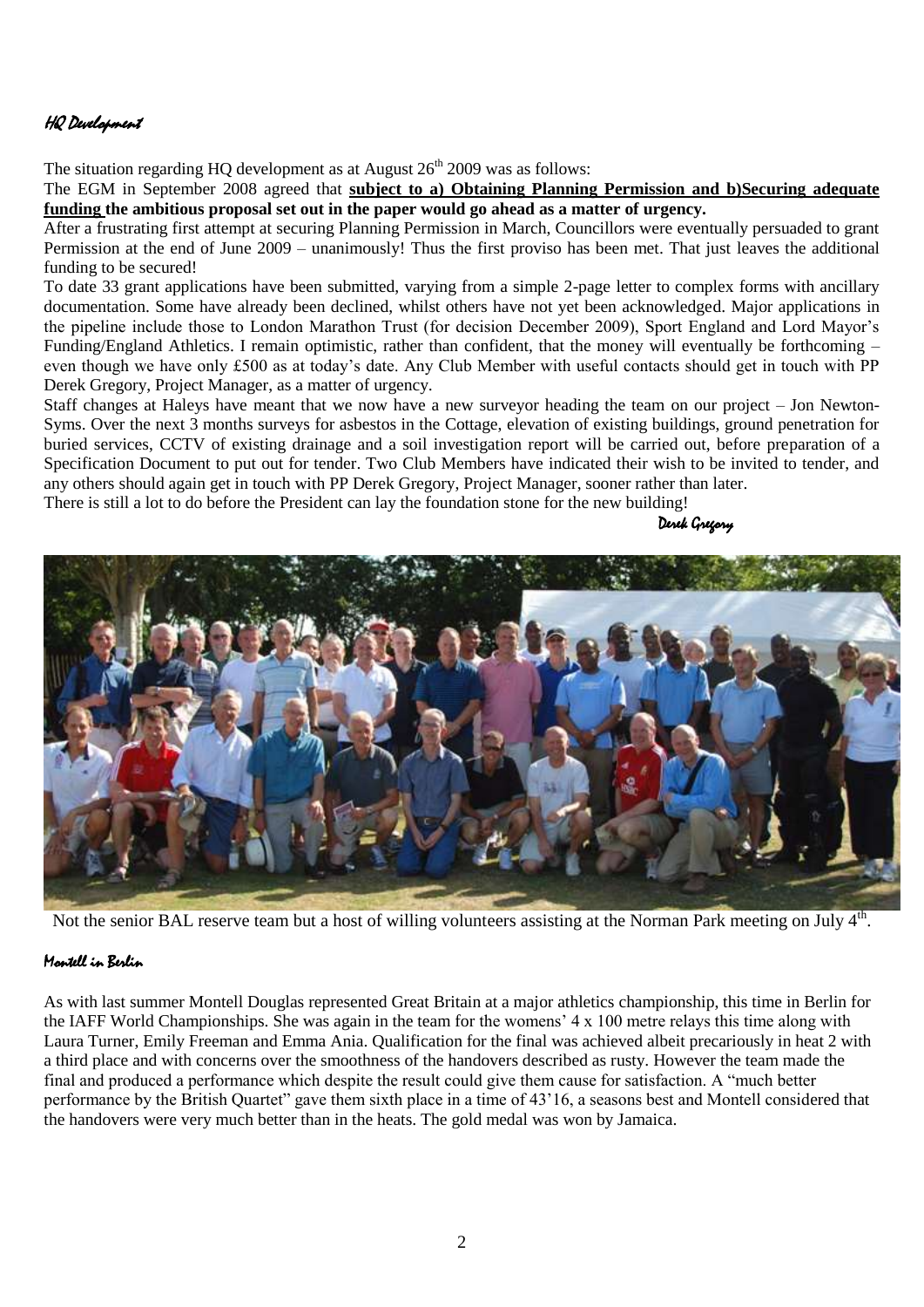## **The Courier August 2009. Results**

# Road.

**July 19th Dartford Half Marathon.** 2. P. Tucker (1"10.30)- 24. R. Priestley (1"24.22)- 148. Ms K. Pratten  $(1'40.16)$ - 598. K. Tyler  $(2'41.42)$ **July 8th Regiate Priory Summer 10km.** 11. A. Crowder (37"52)- 18. L. Crowder v40 (39"27) **July 12th Cliffe Woods 10km**. 2nd M50. C. Keen (37"19) **July 25th Faversham Marathon**. J. Turner (3"49.28)- P. Rodgers (3"54)- D. Leal 4"24) **Serpentine last Friday of the month 5km. June 26th** 35.G. Coates (19.25). **July 31st** 39.G. Coates (19.25).

## **Parris Handicap Series**

**Race 4 July 15th** 1.Wilf Orton (38"18/*23"33*){28 points}- 2. Mark Russell (38"51/*19"51*){26}- 3. Lisa Ketteringham (38"56/*30"11*){24}- 4.Chris Pike (39'11/*19"56*){22}-5. Stephen Holmes (39"23/*16"53*){21}1st M -6.Glen Read (39"26/*21"11*) {20}- 7.John Turner (39"39/*21"24*) {19}- 8.Dave Beadle (39"41/*18"11*){18}3rd M-9.Anne Cilia (39"42/*22"42*){17}3rd F-10.Carolyna Jones-Baldock (39"49/*22"19*){16}2nd F-11.Colin McEntee (39"53/*21"53*){15}-12. Cliff Keen (39"55/*17"55*){14}2nd M- 13. Iain Swatton (39"56/*21"26*){13}-15. Mick Jones (39"57/*18"27)*{11}-14. David Churchus (39"57/*34"57*){12}-16.Graham Coates(39"59/*19"14*){10}-17 Andy Lawes (40"01/*20"01*){9}-18. Bernie Bater(40"18/*19"33*){8}-19.Clare Parkin (40"23/*21"38*){7}1st F-20.David Carton (40"25 /*21"10*){6}- 21.Adrian Stocks (40"31 /*20"16*){5}-22. Tracey Ashenden (40"48 /*23"48*){4}- 23. Mark Compton (40"51/*22"51*){3}- 24. Trevor Delahoy (41"07/*22"52*){2}- 25. Justin Eastbury (41"20/*24"20*){1}.

**Race 5 August 19th** 1. Ron Chambers (39"03/*34"03*){34 points}- 2. Melody Kane (39"22/*20"37*){32} 3rd F-3. Dave Leal (39"26/*23"26)*{30}- 4. Pete Rogers (39"30/*20"00*){28}- 5. Stephen Holmes (39"36/*16"36)*{27}1st M- 6. Colin McEntee (39"44/*21"29*){26}-7. Chris Pike (39"46/*20"16)*{25}-8. Mick Jones (39"51/*18"21*){24}- 9. Mark Compton (39"52 /*21"52*){23}-10. Paul Hills (39"55/ *22"25)*{22}-11. Cliff Keen (39"56 /*17"41)*{21}2nd M- 12. Dave Beadle (40"00 /*18"15*){20}3rd M-13. Dick Griffin (40"09 /*23"09)*{19}-14. Adrian Stocks (40"09/ *19"54*) {18}-15. Iain Swatton (40"13/*21"28*){17}-16. Trevor Delahoy (40"13/ *22"13)*{16}-17.Wilf Orton (40"24 /*25"09*) {15}-18.Craig Daly (40"26/*30"41)*{14}-19. John E Turner (40"33/*21"48*){13}-20. Amber Reed (40"34/ *19"49*){12}1st F -21. Sarah Dowling (40"39/*19"54*){11}2nd F- 22. Lisa Ketteringham (40"42 /*30"57*){10} -23. Jessica Jones (40"43 /*20"58*){9}- 24. Dave Carton (40"45 /*21"00)*{8}-25. Justine Eastbury (40"54 /*23"54*){7}- 26. Andy Lawes (40"58 /*20"43*){6}- 27. Dave King (41"02 /*22"02)*{5}-28. Martin Lundie (41"19/*33"19*) {4}-29. David Churchus (42"20/*37"05*){3}-30. Bernie Bater (42"22 /*21"37*){2}- 31. Jason Daly (43"44/*22"59*){1}

## **Walking events.**

**June 17th Business Houses League, Willesden Mens 5 km** 5. P.Hannell(*SWC*) (18"0.8)- 8. D.Hoben (*SWC*)  $(19'58.1)$ .

**June 23rd Vets AC League Championship 5 miles, Battersea Park** 19**.** D.Hoben (*SWC 3rd M55*) (59"27) **June 20th Parish Walks 85 miles, Isle of Man D.Hoben** (62 miles dnf). **July 7th Bill Collins Memorial 3km, Tonbridge** 8. P.Hannell (*SWC*) (17" 30)- 16. D.Hoben (*SWC*) (20"12)

**July 8th Johnson Bowl (Road Walk), Norman Park** 1.Roger Michell *SWC* (36"10) - 2 Shaun Lightman *SWC* (37"01) – 3. Micky Harren *SWC* (38"25)- 4. Peter Hannell *SWC (*38"41)- 5. Rob Brown (38"45)- 6. P Crane *SWC* (39'08)- 7. Steve Hollingdale (42'29)- 8 David Hoben *SWC* (45'41) -9. David Johnson (56'35)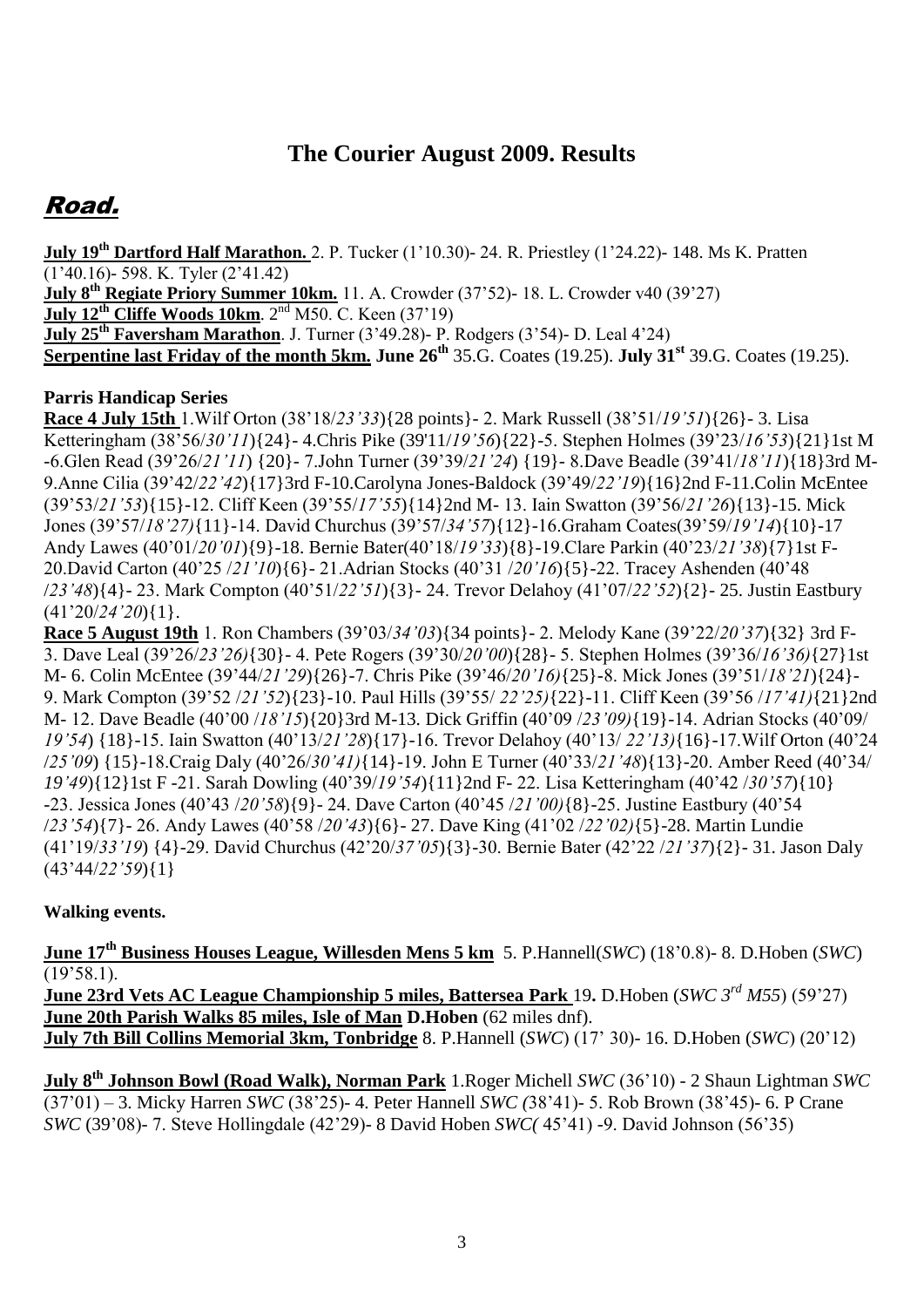**July 11/12th Captain Barclay Bicentenary Walks** 50 km Women 3. Sarah Lightman (Leic/SWC) (6:48"38); 50 km Men 3. D.Hoben (SWC) (7:14"28) ;.5 Miles Men 20.D.Hoben (SWC) (60"48) ; 3 Miles Men 12. P.Hannell(SWC) (29"38).

**August 11th Vets AC 5 Miles, Battersea** 6. P.Hannell (SWC) (50"0"); 11.D.Hoben (SWC) (54" 0") **August 12th Surrey Walking Club Open 5 km, Bromley** 5. **P.Hannell** (29"42")-7. S.Hollingdale (33"7")- 8. A.Pickering(33"16")- 9. **D.Hoben (**33"27"). **3km:** 3.Victoria Munt (20"22"). **August 23rd Enfield League 20 km, Lee Valley** 9. S.Lightman (*SWC)* (2:14"21")

# Cross Country

**July 19th. Beccehamian 10m race, Sparrows Den.** 2. Ms J. Bradshaw (1st lady) (1:06"12)- 3. D. Beadle (1:06"27)- 6. S. Pairman (1:08"48)- 14. R. Brown (1:14"10)- 20. W. Orton (1:23"24). **August 9th Sidmouth Festival 10km**. 38. R. Minting (50"48) **August 15th Race the Train 14m, Tywyn.** 92. J. Bradshaw  $(2^{nd}$  woman)  $(1 \cdot 43 \cdot 59)$ 

# Track & Field

**June 21st. BMAF Weights Pentathlon, Milton Keynes**. Hammer-Shot putt-Discus-Javelin-Weights Women 50. 2. B. Simpson H)34.86m/790 points; SP) 8.28m/627; D) 23.49m/475; J) 23.56m/517; W) 10.05m/644 = 3053 pts.W60. 2. B.Terry H) 26.92m/736; SP) 8.56m/818; D) 22.76m/581; J) 17.89m/500; W) 10.60m/708= 3343 pts. M70. 2. C. Brand H) 30.29m/657; SP) 11.18m/762;D) 32.27m/779; J) 37.83m/829; W)13.11m/848= 3875 pts. M75.1.G. Hickey H) 23.81m/657; SP) 9.82m/776; D) 24.45m/657; J) 25.19m/598; W) 10.01m/720= 3339pts.

**June 24th BMC Regional races, Eltham**. 800m (race 1) 7. D. Boyce (2'00.9); (race 2) 4. C. Fraser (2'07.5); (race 4) 2. R. Bentley (1"58.5)- 4. R. Davies (2"00.9) ; 1500m 5. F. Kilama u20 (4"09.2) **July 4th Cork City Games, Merdyla, Cork.** 3000m 4. S. Overall (8"4.10)- 5. M. Skinner (8"15.62) ; women HJ. 8. P. Hughes (Ireland) (1.70m) ; 100m 6. A. Shand-Whittingham (11.81) **July 4th Centro Deportivo meeting, Madrid.** 100m women final 4. M. Douglas (11.75)

## **July 4th British Athletics League, Div. 2, Norman Park.**

A string 100m 2. J. Alaka (10.93) ; 200m 1. J. Alaka (21.89) ; 400m 5. J. Cayenne (48.93) ; 800m 7. R. Bentley  $(1\text{°}56.53)$ ; 1500m 3. R. Bentley  $(3\text{°}57.88)$ ; 5000m 4. A. Rayner  $(15\text{°}16.52)$ ; 100mH 3. M. Elliott (15.40); 400mH 1. E. Harrison (53.04) ; 3000ms/c 5. A. Bruce-Littlewood u20 (9"28.25) ; Discus 5. A. Pope (39.77m) ; Hammer 3. A. Jordan U20 (55.55m) ; Hjump 1. L. Ely (1.95m) ; Javelin 1. D. Brand (63.11m) ; Ljump 7. B. Barikor  $(6.11+2.7m)$ ; Pyault  $1=N$ . Moore  $(4.00m)$ ; Shot 3. D. Brand  $(13.73m)$ ; Tjump 4. D. Willis  $(13.17+0.1m)$ ; 4x100m relay 5th place (D. Haque, B.Barikor, F. Olowade, D. Bovell, 43.12); 4x400m  $2<sup>nd</sup>$ place (B. Barikor, R. Davies, F. Olowade, J. Cayenne 3"16.96). B string 100m 6. F. Olowade (11.34) ; 200m 3. D. Haque (22.15) ; 400m 4. E. Harrison (49.98) ; 800m 7. D. Ryan (1"58.35) ; 1500m J. Poole (4"00.41) ; 5000m 1. P. Tucker (15"19.74) ; 100mH 2. R. Holt (17.46) ; 400mH 2. B. Parkin (57.56) ; 3000ms/c 1. A. Gibbins (9"49.09) ; Discus 8. R. Al Ameen (19.97m) ; Hammer 2. R. Al Ameen (48.79m) ; Hjump 4. A. Pope  $(1.75m)$ ; Javelin 4. A. Pope (49.28m); Ljump 7. A. Pope  $(5.83+1.1m)$ ; Pvault 1. M. Longhurst u17 (4.00m); Shot 4. A. Pope (10.97m) ; Tjump 4. D. Haque (12.02+2.4m)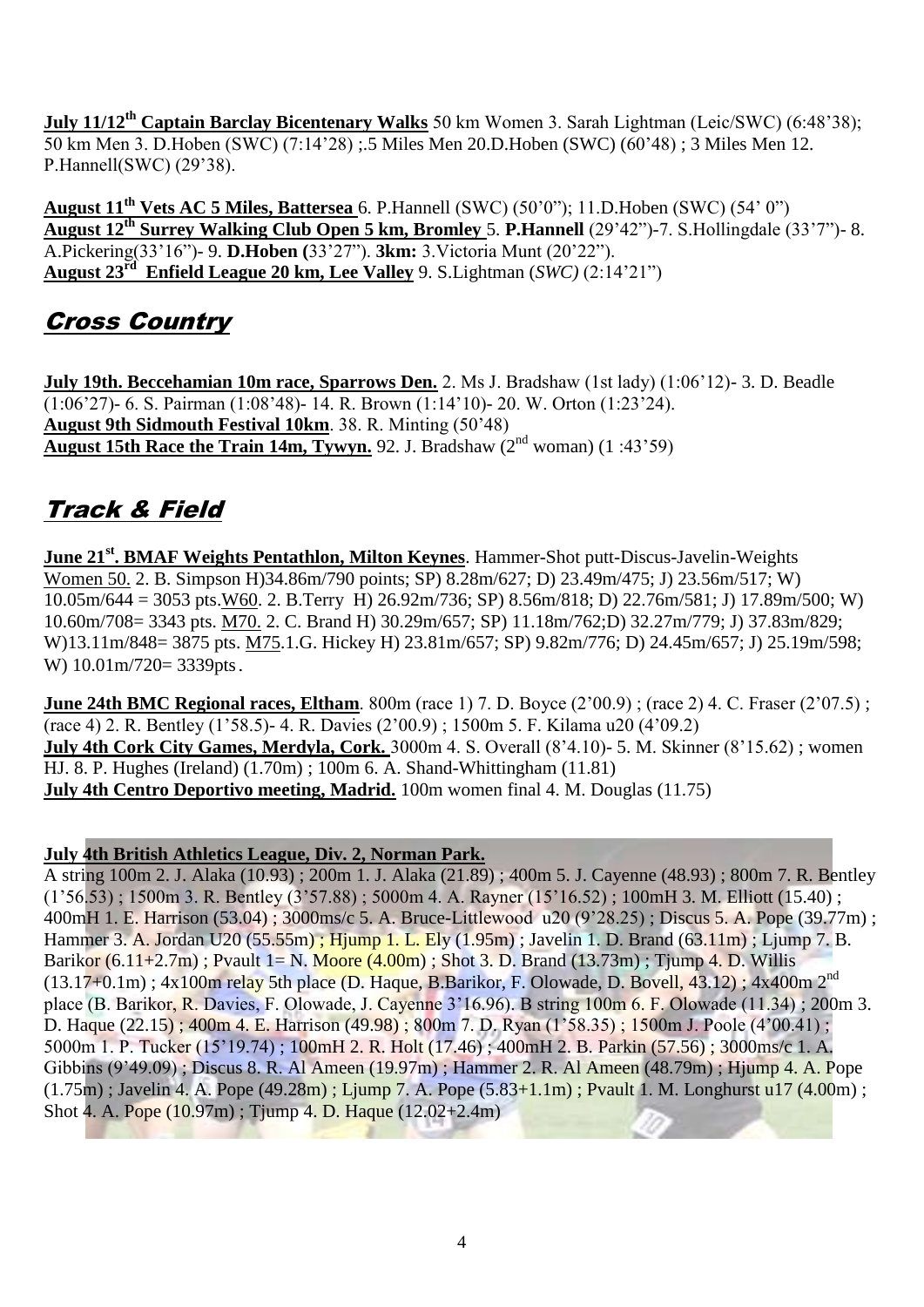## **July 4/5th British Masters AF Championships, Birmingham**

W55. 100m 1. H. Godsell (14.11) W60. Shot 3. B. Terry (8.56m); Discus 2. B. Terry (23.05m); Javelin 2. B. Terry (16.99m) ; Hammer 4. B.Terry (25.88m) ; weight 3. Terry (10.90m) M50. Hjump 2. C. Leon (1.55m) ; Tjump 3. C. Leon (10.57m) ; Javelin 2. S. Langdon (52.63m) M65 3000m walk 1. P. Hannell (17"39.05) M70 Shot 2. C. Brand (10.70m) ; Discus 2. C. Brand (31.15m) ; Javelin 2. C. Brand (36.22) ; Hammer 4. C. Brand (30.34m) M75. Shot 1. G. Hickey (9.49m) ; Javelin 1. G. Hickey (24.31m) ; Hammer 4. G. Hickey (23.96) ; weight 2. G. Hickey (9.62m)

## **July 5th UK Women's League, Lee Valley.**

A string. 100m. 1. V. Cole (12.17) ; 200m 2. V. Cole (25.37) ; 400m 6. K. Crosby (57.18) ; 800m 5. B. Proctor (2.18.35) ; 1500m 2. E. Murty (4"39.81) ; 3000m 5. J. Bradshaw (10"44.5) ; 2000m s/c 2. R. Smith (8"20.0) ; 100m hurdles 4. M. Southwart (16.0) ; Hjump 6= R. Arnheim (1.45m) ; Pvault 3. R. Arnheim (3.50m) ;Ljump 8. M. Southwart (4.85m) ; Tjump 7. E. Martin (10.52m) ; Shot 3. S. Brown (13.22m) ; Discus 2. S. Brown  $(49.46m)$ ; Javelin 1. C. Lawrence  $(41.97m)$ ; Hammer 4. S. Brown  $(42.50m)$ ;  $4x100m$  relay.  $2<sup>nd</sup>$  place  $(48.09)$ B string. 100m. 2. A. Godsell (12.50) ; 200m 4. E. Martin (26.20) ; 400m 5. K. McLellan (59.93) ; 800m 2. A. De Matos (2"22.48) ; 1500m 2. B.Proctor (4"43.06) ; 3000m 3. S. Henry (11"45.3) ; Hjump 3 E. Martin (1.45m) ; Pvault 3. E. Hughes (3.30m) ; Ljump 3. I. Ivy (4.79m) ; Tjump 2. I. Ivy (10.29m) ; Shot 3. E. Hughes (9.99m) ; Discus 2. E. Hughes (26.99m) ; Javelin 4. S. McLennan (21.33m) BBHAC 3rd with 177.5 points

**July 10th. Dartford Harriers Open.** Mv55 200m (race 1) T. Phillips (25.7)- (race 2) T. Phillips (25.8).

## **July 11/12th Aviva World trials and national championships, Birmingham.**

Womens" 100m. (heat 1) 5. V. Cole (12.65)- (heat 2) 1. M. Douglas (11.61)- (heat 3) 6. A. Godsell (12.24)- (SF1) 1. M. Douglas (11.76)- (F) 3. M. Douglas (11.64) ; 200m (SF1) 5. V. Cole (25.00) ; 400m (heat 4) 7. B. Syrioki (52.81) ; 3000m s/c 12. S. Henry (11"54.83) ; Pvault 11. R. Arnheim (3.60m) ; Javelin 7. C. Lawrence (45.32m). Mens" 100m (heat 2) 3. D. Grant (10.46)- (SF1) 4. D. Grant (10.70) ; 200m (SF1) 2. J. Alaka (21.38)- (F) 6. J. Alaka (21.33) ; 400mH (heat 2) 2. E. Harrison (52.51)- (heat 3) 6. D. Paisley (54.36) ; 5000m 1. S. Overall (13"57.75)- M. Skinner (dnf)

## **July 11th English Schools Championships, Sheffield.**

Sen boys. Tjump 1. Kola Adedoyin (*Surrey*) (15.63m) ; Hammer 1. Andrew Jordon (*Surrey*) (62.87m). Sen. Girls. Ljump 1. Lorraine Ugen (*London*) (5.94m) ; 400m (heat 1) 3. Savanna Echel-Thompson (*Sussex*) (56.67)- F. 3. Savanna Echel-Thompson (55.43) ; Pvault 3. Christiana Moore (*Kent*) (3.20m). Inter boys. 400mH (round 1-ht 1) 1. Ben Parkin (*Surrey)* (55.58)- (ht 3) Ben Hopkins (*Kent*) (55.34)- F. 1. Ben Hopkins (54.32)- 2. Ben Parkin (54.55) ; 400m (round 1) (ht 4) 1. Tom Bensted (*Kent*) (49.77)- SFB 1. Tom Bensted (49.14)- F. Tom Bensted (49.73). Inter girls. Discus 1. Samantha Milner (*Suffolk*) (40.06m) ; Shot 2. Sabine Effanayi (*London*) (12.21m). Jun. Girls. 4x100m relays. 1st place Kent (49.70) (inc. Georgina Middleton, Rhiannon Jones, Dina Asher Smith).

## **July 11th. Men's Southern League, Division 3, Hastings.**

A string. 400mH. 1. J. Clarke (1"03.5) ; 100m 1. D. Haque (11.1) ; 800m 1. A. Gibbons (2"02.8) ; 5000m 1. J. Thorpe (15"53.2) ; 400m 1. A. Blair (51.1) ; 110mH 1. R. Holt (17.3) ;200m 1. D. Haque (21.8) ; 1500m 1. A. Conway (4"22.2) ; 3000ms/c 1. A. Gibbons (10"10.3) ; 4x100m 1st place (45.8) ;4x400m 1st place (3"35.0) ; Ljump 2. A. Pope (5.97m) ; Hjump 1. L. Gly (1.90m) ; Pvault 1. N. Moore (3.90m) ; Tjump 2. D. Willis (12.08m) ; Hammer 2. A. pope (39.40m) ; Javelin 1. A. Pope (52.94) ; Shot 1. A. Pope (11.94) ; Discus 1. B. Pope (41.37m) B string. 400mH. 1. R. Holt (1"00.4) ; 100m 2. S. Sultan (11.9) ; 800m 1. R. Daniel (2"07.9) ; 5000m 1. A. Atkinson (17"20.1) ; 400m 1. A. Gibbons (55.2) ; 110mH 1. D. Willis (20.3) ;200m 1. J. Petter (23.5) ; 1500m 1. J. Thorpe (4"30.6) ; 3000ms/c 1. A.Gibbons (10"10.3) ; Ljump 2. D. McKeown (5.32m) ;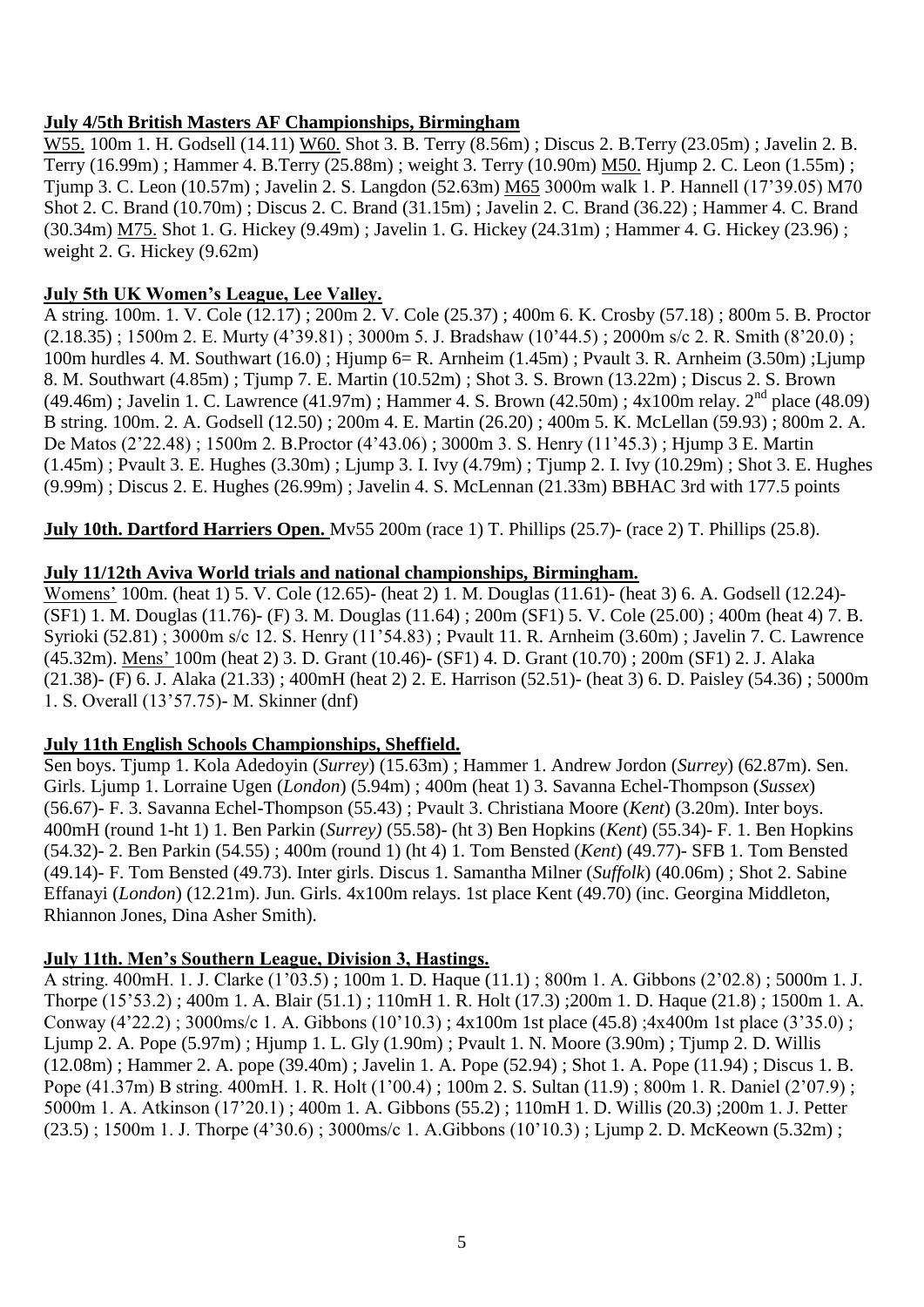Hjump 1. S. Willis (1.70m) ; Pvault 1. A. Williams (3.90m) ; Tjump 2. C. Ubank (12.01m) ; Hammer 2. T. Ayres (16.74m) ; Javelin 1. M. Von Dobblesteen (50.62) ; Shot 2. M. Von Doblesteen (8.95m) ; Discus 3. Ajrer (14.10m) BBHAC 1st with 133 points

## **July 13th SCVAC League, Kent Divisions.Erith.**

W35. A string. 400m.1. M.Miller (1"04);3000m 1. J.Bradshaw (10"46.6); 2000m walk 4.C. Jones-Baldock (14"44.6); Tjump 4.C.Jones-Baldock (7.22m) B string. 400m 2. S.Rowbotham (1"12.2); 3000m 1.B.Davey (11"42.6).W50. A string. 400m 1.H.Godsell (1"18.0); 3000m 2. A.Cilia (13"44.8) ; 2000m 2. A.Cilia (13"03.4) ; Pvault 2. A. Cilia (1.50m) ; Tjump 4. A. Cilia (6.72m) ; Hammer 1. B. Simpson (31.79m). W60 Hammer 1. B. Terry (21.54m) M35 A string. 400m 6. R. Fox *m50* (1"03.7) ; 3000m 4. R. Hall *m40* (10"35.8) ; Pvault 1. A. Williams (3.75m) ; Tjump 3. C. Leon *m50* (10.25m) ; Hammer 5. R. Hall *m40* (17.28m). B string 400m 3. T. Phillips *m55* (59.9); 3000m 4. M. Ellison (10'46.1).M50 400m 2. C. Leon (59.7); 3000m 1. T. Soutar (9'56.7); M50 Tjump 2. D. Wallington (8.67m) ; Pvault 1. Hardy (3.00m). M60 3000m 2. P. Hamilton (11"23.2) ; Hammer 2. C. Brand *m70* (25.50m)

**July 15th. BMC Gold Standard Races, Watford.**Mens" 800m (race B) 5. R. Bentley (1"55.97). Womens" 800m (race A) 3. E. Murty (2"11.75) ; 1500m 6. B. Proctor (4"37.08)

**July 15th Watford Open Graded Meeting**. 200m (race D) 3. R. Bentley (25.73) ; 1500m (race E) 11. G. Proctor (4"29.63).

## **July 18th BMC Nike Grand Prix, Solihull.**

Women. 800m (race C) 7. E. Murty (*Brunel Uni.*)(2"11.78) ; 3000m 12. B. Proctor (*St Mary"s Uni*.) (9"57.42)- 17. S. Henry (10"56.71) Men. 1500m (race C) 5. R. Bentley (3"56.61) ; 3000m (race C) 1. A. Rayner (8"25.32)- 14. J. Poole (*Loughborough Uni.*) (8"47.91)

**July 18th KBC Night of Athletics, Huesden, Belgium**. 5000m (race B) 13. S. Overall *GB* (13"36.17)

**July 18th. Aragon Grand Prix, Zaragoza**.Womens 100m (SF1) 2.M.Douglas *GB* (11.45)- (F) 4. M.Douglas  $(11.54)$ 

**July 18th. Herne Hill Open Meeting, Tooting Bec track.** 200m (race A) 2. F. Owolade (21.75) ; 400m (race A) 2. F. Owolade (49.09)

## **July 18th BAL Cup semi-finals, Robin Park Stadium, Wigan .**

Men. 100m 3. D. Bovell (11.03) ; 200m 1. D. Haque (21.80) ; 400m 2. B. Barikor (50.26); 800m 3. D. McKinley (2"00.35) ; 1500m 4. A. Conway (4"11.77) ; 400mH. 1. E. Harrison (56.73) ;Discus 1. A. Pope  $(37.51m)$ ; Shot 1. A. Pope  $(12.84m)$ ; Hjump 1. L. Ely  $(1.96m)$ ; Ljump 2. J. Olasan  $(6.89m)$ ; Medley relay 1st place (D. Bovell, D. Haque, B. Barikor, D. Paisley 2"25.06). Women. 100m 1. A. Shand-Whittingham (11.91) ; 1500m 3. J. Bradshaw (5"06.42) ; Discus 1. S. Brown (43.75m) ; Shot 2. S. Brown (13.71m) ; Hjump 2. L. Hawkins (1.60m) ; Ljump 2. L. Hawkins (5.10m)

## **July 18th SIAB Schools International Track & Field Antrim**

Boys 400m hurdles 1. Ben Parkin *England* (54.40)- 2. Ben Hopkins (*England*) (54.86); 400m 8.Thomas Bensted (*England)* (64.11). Girls Shot 2. Sabine Efiannayi *(England)* (11.93m); Discus 2.Samantha Milner *(England)* (39.84m)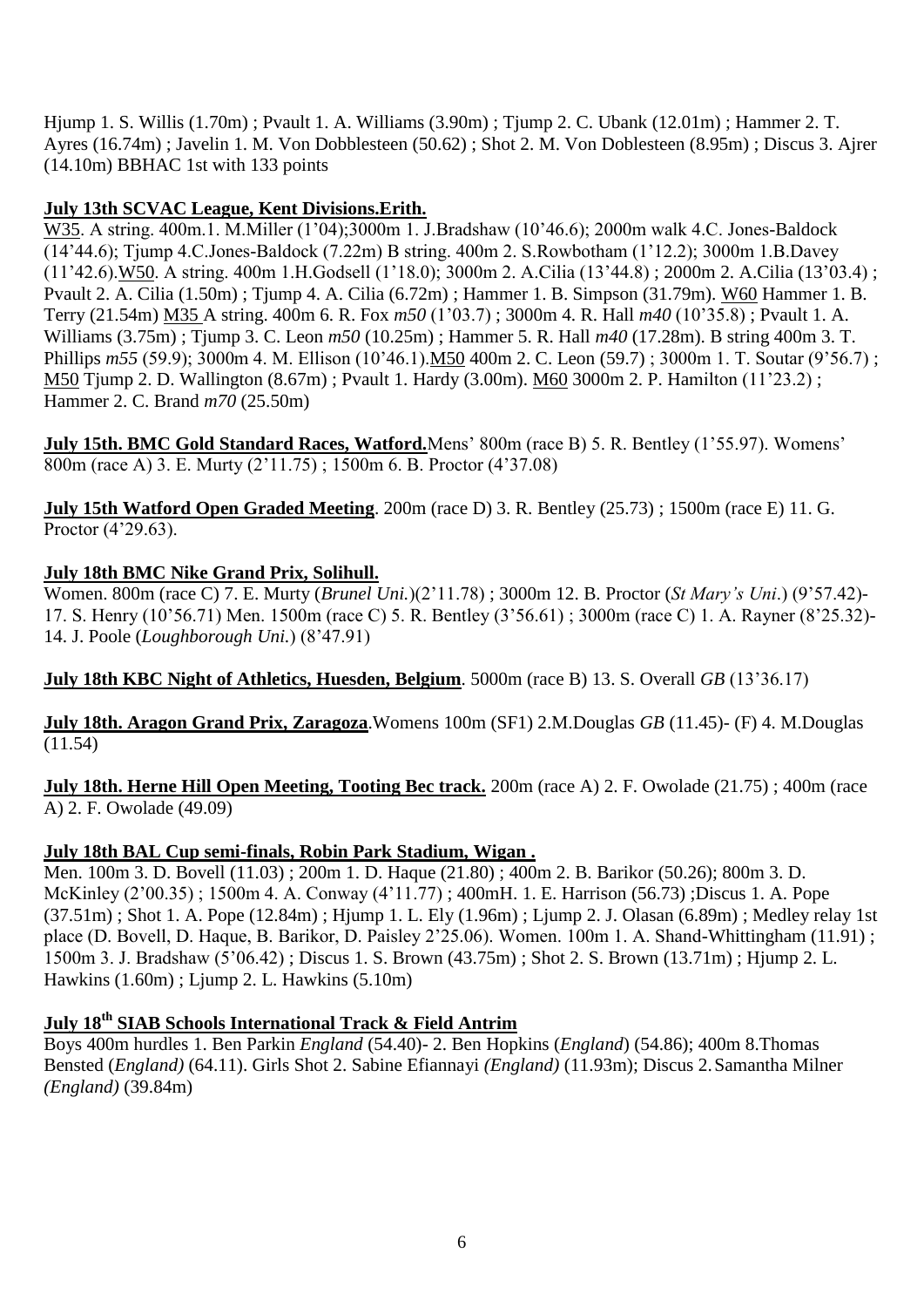## **July 19th UKA NYAL Leauge Norman Park**

U17 men 100m A string. 2 K. Daly (11.4) G3\*- B. String.2 E.Zorro (12.3) ; 200m A 2. K. Daly (23.0) G2\*- B.2. Pettet (23.6) G4\*; 400m A. 1. R. Pocklington (51.2) G1\*- B. 1st J. Pettet (53.1) G4\*; 800m A. 2. J. Clack (2"03.9) G4\*- B. 2. R. Yates (2"13.0); 1500m A. 4. O. Robinson (4"39.9)- B. 4. R. Yates (4"43.9); 3000m A.4. G. Proctor (9"58.7) G4- B. 1. R. Braden (10"52.6); 1500m S/Chase A.3. H. Kurtayanek (5"08.2) G4- B. 3. W. Mercer (5"13.6) G4;100m Hurdles A. 2 B.Hopkins (14.1) G2\*; 400m Hurdles A. 1 B. Hopkins (55.9) G1\*- B. 2. J. Appiah (65.3) ;High Jump A. 3. B.Parkin (1.65m)- B.2.J. Appiah (1.50m); Long Jump A. 3. K. Daly (5.16m)- B. 3. A. Jolaso (5.02m); Triple Jump A. 1. M. Longhurst (13.03m) G1\*-B. 1. T. Jenkins (11.88m) G4; Pvault 1. M. Longhurst (4.32m) G1- B. 2. O. Robinson (2.00m) ; Shot Putt A. 2. E. Zorro (12.29m) G2\* -B. 1st M. Takpak (11.50m) G4; Discus A. 4.M.Takpak (31.64m) G4\*- B.3 T.Jenkins (23.56m); Hammer A.2 M. Takpak (38.54m) G4\*- B.2 T.Jenkins (24.87m); Javelin A.4. J.Pettet (20.08m) ; 4x100m Relay 1st place {A. Jolaso, E. Zorro, K.Daly,R.Pocklington (44.0)}; 4x400m Relay 1st place {M.Longhurst, J. Pettet, B. Parkin, R.Pocklington (3"31.30)}. U/15 boys 100m A. 1 Anton Daly (11.80) G2\* –B.1 James Allen (12.7) ; 200m A. 4. Joshua Oyedele (24.8) G3-B.2.Reuben Fakoua (24.9) G4; 400m A. 1. Joshua Oyedele (53.7) G1- B.1.Harry Smith (54.30) G1; 800m A. 3. Louis Hopgood (2"15.4) G4 –B.4.Alex Lister (2"18.4) G4; 1500m A. 3. A. Willis (4"41.1)G4-B.3.Tom Greenhill (4"48.8); 80m Hurdles A. 2. Aaron Lloyd (11.9) G1- B. 3. Louis Hopgood (13.2)G4; High Jump A. 2. Reon Gowan-Wade (1.63m) G3- B.2.Anthony Moore (1.50m); Pole Vault A.2. Adam Willis (2.20m)- B. 2. Louis Hopgood (2.00m) ; Long Jump A 1.Reon Gowan-Wade (5.89m)- B. 1. James Allen (5.34m); Shot Putt A. 3. Joshua Ajitoye (10.13m)-B.1.Joe Shonibare (9.21m); Discus A. 3. Joshua Ajoboye (28.32m)- B. 3. Joel Shonibare (22.11m); Javelin A. 3.Liam Cater (35.40m)-B. 2. Reuben Fakoya (24.06m); Hammer A. 3. Joshua Ajiboye (29.09)- B. 3. Joel Shonibare (16.78m) ; 4x100m Relay 2nd place {Bruno Myska-Reder, Reuben Fokoua, Joshua Oyedele, Anton Daly (48.0)} ; 4x400m Relay 4th place {Tom Greenhill, Adam Willis, Harry Smith, Josh Oyedele, (disq)}U/13 boys 100m A. 4. Jonathan Holmes (13.6)-B. 3. Joshua Dalsan (13.9); 200m A. 4. Ayo- Adiboye (28.3) –B.2. Joshua Shonibare (28.30); 800m A. 2. Ben Sturrock (2"29.2)-B. 2. Thomas Powell (2"34.4); 1500m A. 3. William Fuller (5"07.8)-B.1. Richard Webb (5"08.8); 75m Hurdles A. 2. Kieran Gowan-Wade (13.2)-B. 2. Lewis Burton-Bell (15.2); High Jump A. 3. Kieran Gowan-Wade (1.30m)-B. 2.Gabriel Evans (1.30m); Long Jump A. 2. Kieran Gowan-Wade (4.24m)- B. 3.George Poyner (4.07m); Shot Putt A. 2. Bobby Cribben (6.62m) - B.1. Ayo Ajiboye (7.72m); 4x100m Relay 2<sup>nd</sup> place { Ayo Ajiboye, Jon Holmes, Joshua Shonibare, Joshua Dalsan (53.3)} U17 women. 100m.A.1.A.Lalemi-Jacobs (12.9)- B. 2.L. Stevens (13.6); 200m 1.A.Lalemi-Jacobs (26.7)- B.1. L. Stevens (27.8) ; 300m A.1. K.Galley (42.3)- B.1.R.Robinson (44.8) ; 800m A. 2. K. Galley (2"22.9)-B. 1. D. Critchley (2"23.5); 1500m A.3. D.Critchley (5"06.9)- B.2.M.Fewster (5"32.7); 3000m A.3. C.Parkin (12"12.0)- B.2. M.Kane (12"18.6); 80mHurdles A.2. S.Duffy (12.6)- B.1. N.Nelson-Roberts (12.8) ; 300mHurdles A. 1. S. Duffy (47.0)- B. 1. N.Nelson-Roberts (48.1) ; 4k Hammer A. 3. S. Hurlock (12.43m) ; 1k Discus A. 1.E.Penny-Duffy (27.47m)-B. 3. G. Cousins (18.87m) ;4k Shot A. 2. E.Penny-Duffy (8.31m)- B. 3.G. Cousins (7.30m) ; 600g Javelin A. 3. E. Penny-Duffy (22.69m)- B. 2. M.Fewster (17.02m) ; Ljump A. 2. L. Stevens (4.86m)- B. 4. S. Hurlock (3.87m) ; Tjump A. 2. S. Hurlock (9.99m)- 4. R. Robinson (8.72m) ; Hjump A. 1. C.Lyston (1.55m) ; Pvault A. 1. A. Huggins (2.90m) ; 4x100m relays 2nd place {A.Lalemi-Jacobs, L. Stevens, C. Lyston, N. Nelson-Roberts (51.60)} ; 4x300m relays 1st place {R. Robinson, S. Hurlock, S.Duffy, K. Galley, (2"59.00)}.U15 girls. 100m A. 2. Dina Asher Smith (12.3)- B. 1. Rachel Dickens (13.0) ; 200m A. 2. Dina Asher-Smith (25.0)- B. 1. Rachel Dickens (26.2) ; 800m A. 4. Jessica Jones (2"24.2)- B. 1. Holly Fletcher (2"27.1) ; 1500m A. 2. Amber Reed (5"01.0)- B. 3. Hannah Cook (5"28.4) ; 75mHurdles A. 1. Rhiannon Jones (12.4)- B. 1. Rachel Gianni (13.0) ; Ljump A. 2. Jessica Moore (4.78m)- B. 1. Frances Read (4.78m) ; Hjump A. 1. Rhiannon Jones (1.50m)- B. 1. Frances Read (1.50m) ; 1k Discus A. 2. Eleanor Dumper (23.46m)- B.1. Shannon Stride (21.57m) ; 600g Javelin A. 2.Elouise Edwards (21.60m)- B. 3. Robyn Borg (14.89m) ; 3.2k Shot A. 4. Eleanor Dumper (8.19m)- B.3. Monique Walcott (7.36m) ; 4x100m 1st team {Jessica Moore, Dina Asher-Smith, Rachel Dickens, Rhiannon Jones (49.90)} U13 Girls 75m A 3. (20.5) –B 3. Tatum Ladega (11.3); 150m A 3. Shannon Hylton (20.5)- B 1. (20.6); 800m A 1. Janae Galley (2"28.0)- B. 1. Sonia Woolhouse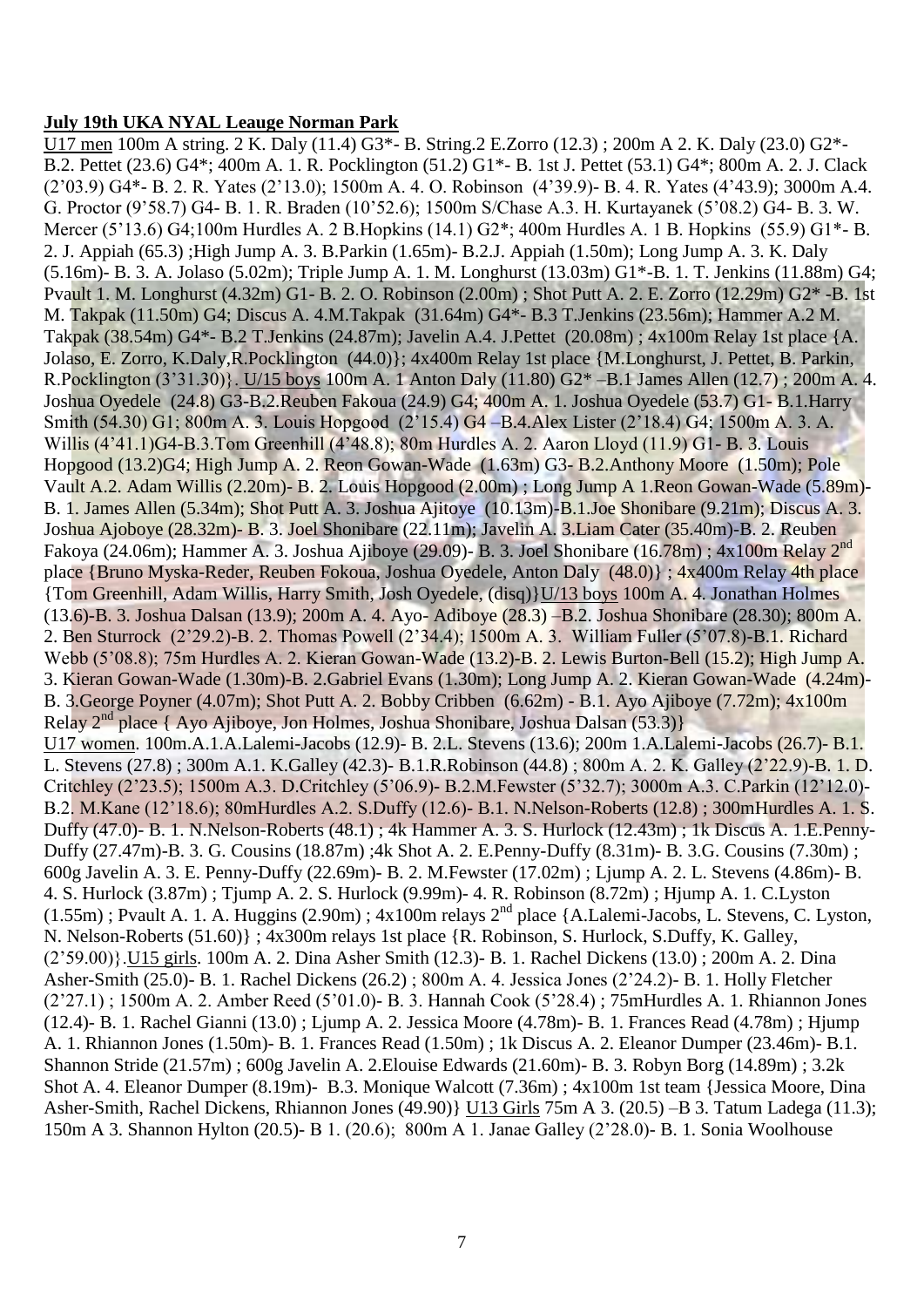(2"40.1) ;1200m A 1. Georgina Kennedy (4"07.1)- B 1. Charlotte Rhule (4"15.1)- 70m Hurdles A 3. Vivien Olatunji (13.00)- B 3. Anne Hurlock (14.2)-; HighJump A 2. Shannon Clarke (1.35m)- B 1. Alex Wheelwright (1.30m) ; Shot A 1. Ellie Lawrence (9.54m)-B 1. Jemoke Fatma (9.17m); Long Jump A 2. Maya Bruney (4.15m) –B 1. Shannon Cordell (4.11m) ;  $4x100m$  Relay  $2<sup>nd</sup>$  place { Vivien Olatunji Shannon Hylton, Aine Hurlock, Maya Bruney (55.3)} *Blackheath & Bromley finished 1st with 458 points.* \* AW grades

**July 22nd BMC Regional Races, Eltham.** 800m (men race A) 9. D. McKinlay (2"04.5) ; 1500m (mixed race B) 7. G. Proctor *u17* (4"34.2)- 10. Ms B. Proctor *u23* (4"40.2)- 12. Will Ruiz *u15* (4"48.3)

## **July 25th Southern women's leaugue, Milton Keynes.**

100m A.string 2.Amara Lalemi-Jacobs *U17*(12.5) - B.3. Lauren Stevens *U17*(13.5) ; 200m A 2. Amy Godsell (25.4)- B.1. Amara Lalemi-Jacobs *U17* (26.1) ; 400m A.2 Amy Godsell (59.9) ; 800m A. 4 Sophia Maslin *U17* (3"00.1)- B. 3. Carolyna Jones-Baldock *W35* (3"05.5) ; 3000m A. 4 Carolyna Jones-Baldock *W35* (12"49.3) - B 2 Sophia Maslin *U17* (12"58.1); 400mH 4 Carolyna Jones-Baldock *W35* (1"25.6) ; High Jump 3 Rachel Arnheim (1.45m); High Jump A. 2. Amy Godsell (1.25m); Pole Vault A.1 Rachel Arnheim (3.70m); Long Jump A. 2 Lauren Stevens (5.13m)- B 3 Seraphine Koutoukil (3.96m) ; Triple Jump A. 1 Lauren Stevens *U17* (9.71m)-B 3 Seraphine Koutoukil (8.07m); Shot Putt A.3 Ellie Duffy-Penny *U17* (8.86m)- B.2. Frances Athawes (8.56m); Discus A.4 Ellie Duffy-Penny *U17* (29.07m)- B 4 Claire Wickham *U20* (19.87m) ; Hammer A. 4 Claire Wickham *U20* (27.51m)- B. 4. Frances Athawes (16.85m); Javelin A.3 Frances Athawes (30.34m)- B. 3 Claire Wickham *U20* (21.91m) ; Senior 4x100m 2nd place Blackheath & Bromley (50.9); Senior 4x400m 3rd place Blackheath & Bromley (4"58.3) Blackheath & Bromley finished 3rd with 61 points

## **July 26th NJL Southern Premier Div Round:4, Norman Park**

Men 100m. A string 2. T.Gilling (11.00)– B.string. 4. M.Walcott (11.20); M 200m A 2. T.Gilling (22.3)- B. 2. R. Pocklington *U17* (22.9); 400m A1 L.Charles (49.9)-B. 2 A. Blair (50.3); 800m A 7. J. Clack *U17* (2"05.1)- B. 5. R. Yates *U17*(2"11.6); 1500m A 7.O. Taylor *U17*(4"26.2)-B. 6 R. Yates *U17*(4"37.4); 3000m A 3 P. Seseman *U17* (9"00.0) -B. 5 C. Ward *U17* (11"48.9); 110mH A 1 M.Walcott (14.4)-B. 2 J.Clarke (17.0); 400mH A 2 B. Hopkins *U17*(54.7)-B. B. Parkin *U17* (57.0); 2000m S/c A 6 W.Mercer *U17*(7"29.8)-B. 4.J.Clarke (8"13.7); Discus A. 5 J.Haylock (30.48m)- B 3 R. Norton (29.18m); Hammer A 4 J.Haylock (51.69m)- B 1 R. Al Ameen (48.24m); High Jump A 8. R.Norton (1.70m)- B 6 J. Powell *U17*(1.65m); Javelin A 2. S Brown (49.92m)-B.3 R. Norton (39.57m); Long Jump A.3 M.Longhurst *U17* (6.86m)- B 5 K.Daly *U17*(5.08m); Pole Vault A 3.S.Brown (4.10m) - B M.Longhurst *U17* (4.10m); Shot A - 3 E. Zorro *U17*  (11.55m) –B. 4 R. Al Ameen (10.00m); Triple Jump A 4 T. Jenkins *U17* (12.37m) - B 6 C.Ubank *U17* (11.97);  $4x100$ m Relay  $2<sup>nd</sup>$  place B&B (T.Gilling, M. Walcott, J.Pettet x 2 (43.2)); 4x400m Relay 1st place B&B (A.Blair, B.Parkin *U17,* R. Pocklington *U17*, L.Charles (3"23.5)) Women 100m A 1. S. Solomon (12.3) - B 4 Kirstie Robinson (13.0); 200m A 3 S.Thompson (25.5) B3 G. Sheppard (26.3); 400m A .1 F. Foster *U17*(56.5) - B 1 I. Ivy (59.5); 800m A.1 K. Galley *U17* (2"21.90)- B 3. De Matos (2"24.18); 1500m A 6 D.Critchley U17 (5"10.9)- B. 7 R. Robinson (5"23.9); 3000m A .5 M Fewster U17(12"19.6) - B.5 C.Parkin *U17* (12"22.3); 100mH A 1 S. Solomon (14.1)- B 1 M. Southwart (15.8); 400mH A. 3 M. Southwart (1.04.2)- B.7 M. Kane *U17* (1"24.1); 1500m S/c A 1 R. Smith (5"44.0)- B.2 M.Kane *U17* (6"36.6); Discus A. 3. E. Penny- Duffy *U17* (38.83)-B.3. C. Wickham (20.47); Hammer A. 6 C.Wickham (27.43)- B. 5. S. Effianayi *U17* (26.69); HJump A. 6. G.Sheppard (1.40m)- B.7 C. Moore (1.30m); Javelin 1 S.McGuire (35.24m); LJump A 2 I.Ivy (5.05m) –B. L. Stevens *U17*(4.76m); Pole Vault A 1 C. Moore (3.45m)-B. 1 A.Huggins *U17* (2.90m); Shot A 1 S. Effenayi *U17* (12.13m) - B.3. E.Penny-Duffy *U17* (8.13m); TJump A 3 I. Ivy (10.65m) –B. 4. S. Hurlock *U17* (9.48m); 4x100m Relay 1st place B&B ( M. Southwart, S.Solomon, K. Robinson, G.Sheppard (48.4)); 4x400m Relay 1st place B&B ( A. De Matos, K. Galley, F. Foster, S. Echel Thompson (3"54.6))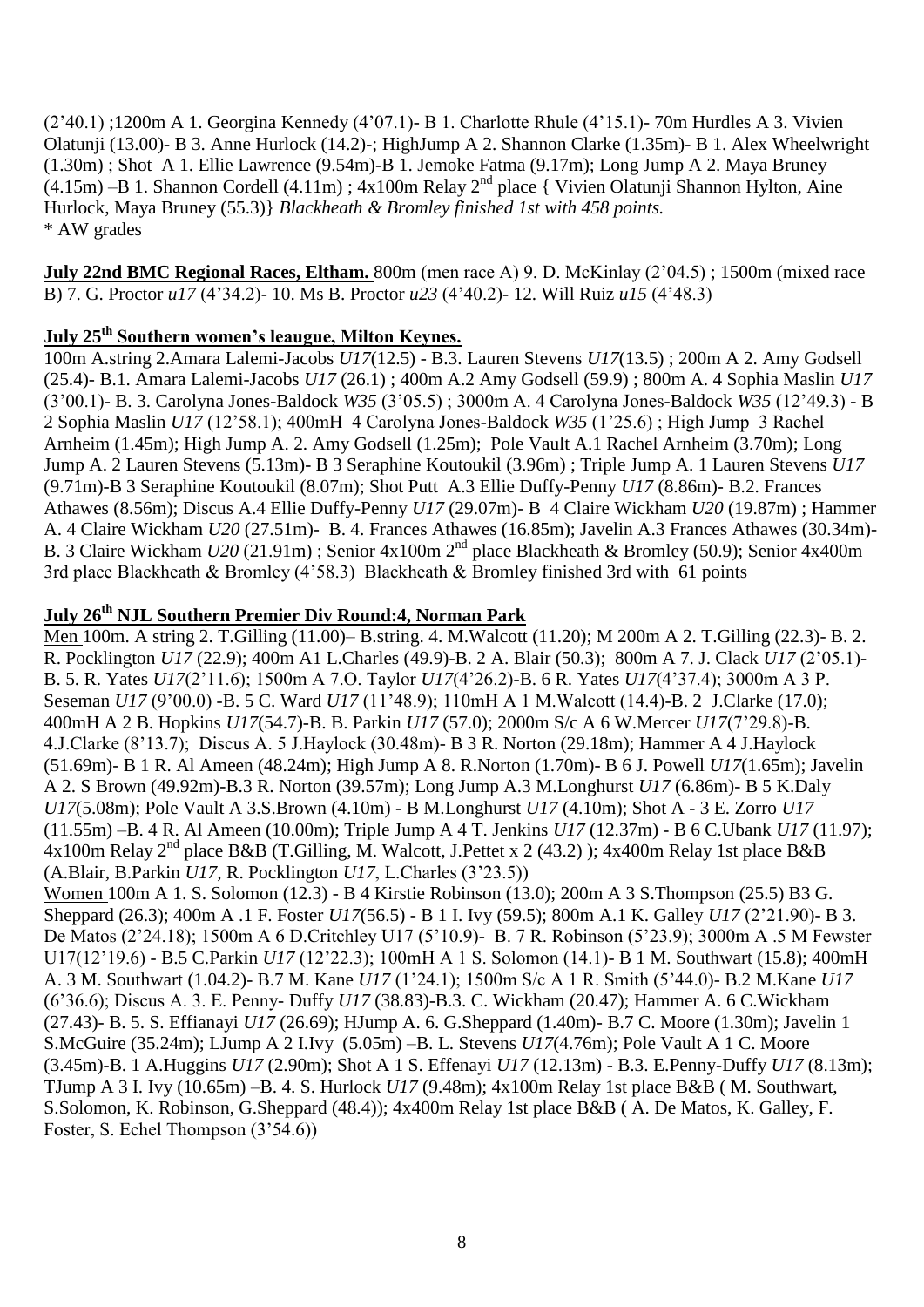## **July 26th Under 13 Inter-Counties, Kingsmeadow.**

Boys. 75mH. (race 2). 3. Kieran Gowan-Wade (*Kent*) (12.92); Discus (B string) 6. Bobby Cribben (*Kent*) (20.97m). Girls 800m (A string) 5. Janae Galley (*Kent*) (2"33.41); 1500m (B string) 9. Georgina Kennedy (*Kent*) (5"40.35); 70mH 7. (A string, race 1) 7. Aine Hurlock (*Kent*) (13.91m); Hjump 6. Shannon Clarke (*Kent*) (1.35m); Shot (A string) 4. Ellie Lawrence (*Kent*) (9.30m); Discus (A string) 6. Ellie Lawrence (21.64m); Javelin (A string) 6. Aine Hurlock (20.12m)

**July 28th BMC Regional Meeting, Exeter.** Mens 1500m (race A) 14. R. Minting (4"47.67)

**July 29th BMC Gold Standard, Watford. Womens 1500m (race B)** 10. B. Proctor (4"34.46)

## **August 1st British Athletics League, Div. 2, John Charles Centre, Leeds**

A string 100m 1. D.Grant (10.86); 200m 1. F. Owolade (21.89) ; 400m 1. J. Alaka (48.28) ; 800m 3. S. Overall (1"56.67); 1500m 1. S. Overall (3"57.29) ; 5000m 1. A. Rayner (14"42.34) ;100mH 8. R. Holt (18.29) ; 400mH 1. E. Harrison (53.22) ; 3000ms/c 6. A. Gibbons (9"43.86) ; Discus 4. A. Pope (40.50m) ; Hammer 6.A.Pope (29.75m) ; Hjump 3. L. Ely (1.83m) ; Javelin 2. D. Brand (54.65m) ; Ljump 8. A. Pope (5.79m) ; Pvault 3 N. Moore (3.83m) ; Shot 4. D. Brand (12.97m) ; Tjump 6. D. Bovell (11.99m) ; 4x100m relay 3rd place (E. Harrison, D.Bovel, F. Olowade, D.Grant (42.75) ;  $4x400m$  2<sup>nd</sup> place (L. Charles, E. Harrison, F. Olowade, J. Alaka (3"96.06). B string 100m 16.J. Alaka (10.94) ; 200m 3.E.Harrison (22.34) ; 400m 5. L. Charles (50.94) ; 800m 3. R. Bentley (1"57.92) ; 1500m 1. R. Bentley (4"01.72) ; 5000m 2. P. Tucker (14"50.81) ; 100mH 3. A. Pope (18.23) ; 400mH 3. R. Holt (59.52) ; 3000ms/c 4. A. Bruce-Littlewood (10"12.36) ; Discus 7. C. Brand (23.28m) ; Hammer 5. R. Holt (15.85m) ; Hjump 2. A. Pope (1.73m) ; Javelin 2. A. Pope (46.61m) ; Ljump 8. R. Holt (4.90m) ; Shot 2. A. Pope (12.06m) ; Tjump 7. F. Olowade (10.47m)

## **August 1st Men's Southern League, Division 3, Tonbridge**

A string. 400mH. 1. J. Powell  $(1'01.9)$ ; 100m 3. N.Francis $(11.7)$ ; 800m 2. D. Ryan  $(2'00.2)$ ; 5000m 1. J. Thorpe (16"04.3) ; 400m 1. R. Daniel (52.5) ; 110mH 2. I. Holder (21.0) ;200m 2. R. Pocklington (23.8) ; 1500m 1. D. Ryan (4"14.9) ; 3000ms/c 2. D. McKinley (10"36.1) ; 4x100m 1st place (45.5) ;4x400m 1st place (3"37.5) ; Ljump 2. C. Ubank(5.91m) ; Hjump 3. J. Powell (1.60m) ; Pvault 2. A. Hardy (3.00m) ; Tjump 3. C. Ubank (12.03m) ; Hammer 1. J. Haylock (42.14m) ; Javelin 1. M. Den Dobblestein (50.91) ; Shot 4. D. McKeown (6.37) ; Discus 2. M. Den Dobblestein (26.86m) B string. 400mH. 1. D. McKinley (1"05.0) ; 100m 2. S. Sultan (12.0) ; 800m 1. R. Daniel (2"01.8) ; 5000m 2. A. Cliff (17"19.1) ; 400m 1. R. Dawes (52.7) ; 110mH 2. D. McKinley (24.8) ;200m 1. J. Pettit (23.4) ; 1500m 1. A. Conway (4"16.1) ; 3000ms/c 2. R. Hall (11"52.1) ; Ljump 3. D. McKeown (5.28m) ; Hjump 1. G. Holder (1.60m) ; Pvault 2. R. Daniel (1.15m) ; Tjump 2. J. Powell (10.57m) ; Hammer 1. M. Takpak (27.68m) ; Javelin 4. J. Pettit (26.15m) ; Shot 3. N. Francis  $(6.37m)$ ; Discus 1. G. Holder  $(25.53m)$  BBHAC 1st with 115 points

## **August 2nd UKWAL Div 2 Round 3 Grangemouth Stadium, Glasgow**

100m A 2 Anike Shand-Whittingham (11.88)- B. 1. Vickie Cole (12.03): 200m A.1 Anike Shand-Whittingham (24.5) - B 1 Vickie Cole (24.73); 400m A 5 Rebecca Syrocki (57.96)- B. 2 Savannah Echel Thompson (57.19); 800m A 3. Elaine Murty (2"15.05)- B. Bryony Proctor (2"22.11); 1500m A 1 Bryony Proctor (4"40.82); B. Elaine Murty (4"46.93); 2000m s/c A. 4. Rebecca Smith (8"21.33); 100mH A 1. Serita Solomon (14.26)- B. 2 Lorraine Ugen (15.72); 400mH A 6 Carolina Jones-Baldock (1"25.11)- B. 6 Rebecca Smith (1"16.47); Discus Throw A 4.1 Francis Athawes (27.07m)- B. 2 Liz Hughes (25.11m); Hammer Throw A 7. Carolyna Jones(5.30m)- B. 7. Rebecca Syriocki (5.20m); High Jump A 5. Rachel Arnheim (1.50m)- 2 Emily Martin (1.45m)- Long Jump A. 7. Rachel Arnheim (4.33m); Pole Vault A 1. Rachel Arnheim (3.50m)- B. Liz Hughes (3.50m) ; Shot Putt A 2. Liz Hughes (10.33m)- B.3 Frances Athawes (9.13m); Triple Jump A 5. Emily Martin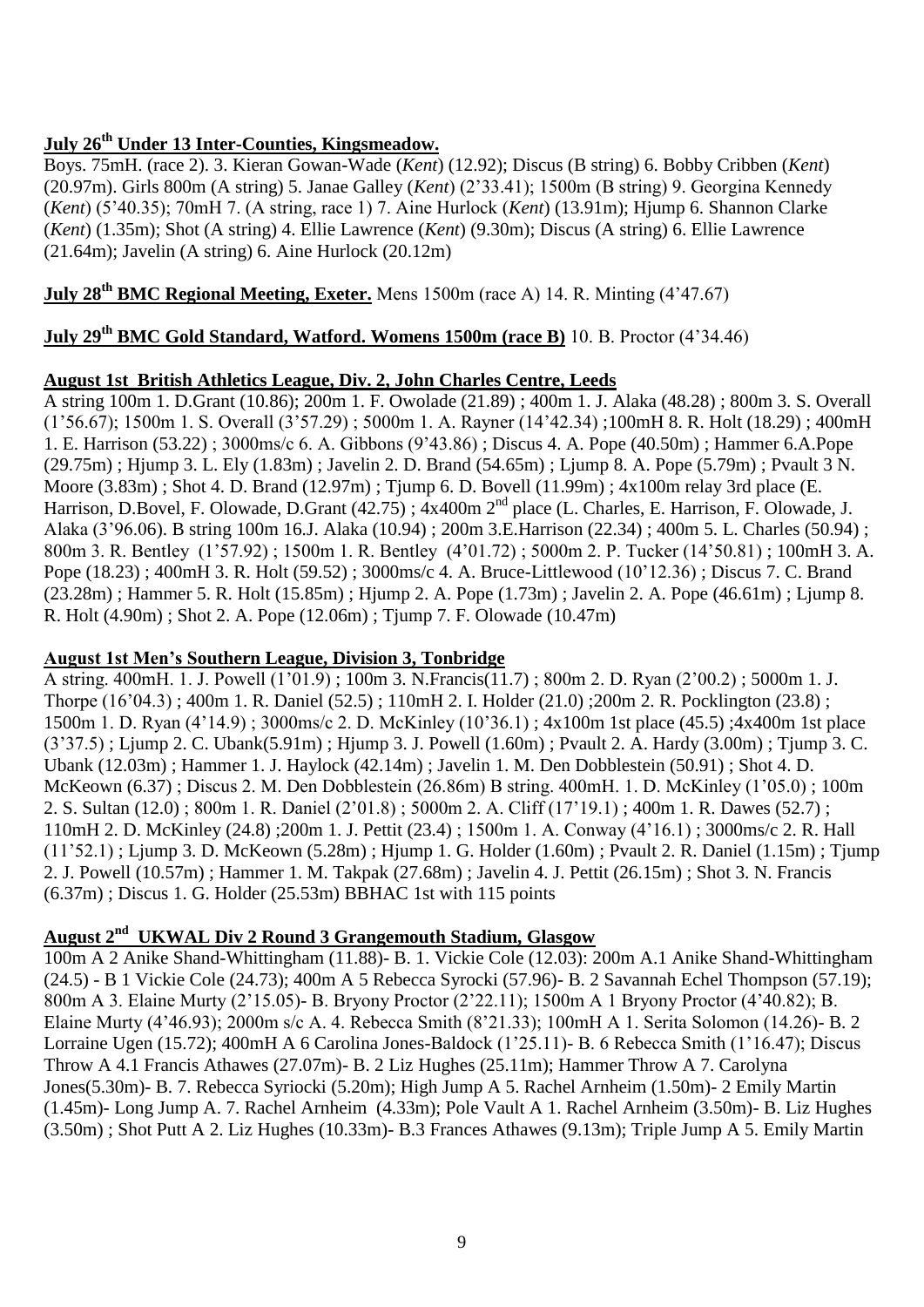(10.70+4.2m); 4x100m relay 1<sup>st</sup> place B&B (Vikki Cole, Serita Solomon, Emily Martin, Anike Shand-Whittngham) (47.67); 4x400M Relay 3<sup>rd</sup> place B&B (Rebecca Syrocki, Emily Martin, Elaine Murty, Savannah Echel-Thompson) (3"58.07 *(Blackheath & Bromley H&AC finished 6th with 153 points)*

## **August 2nd KYAL Div 1, Deangate Stadium, Sutton Hoo.**

U13 girls. A string 75m.6. Amber Johnson (10.4)- B string 1. Josephine Ray (11.3); 150m. A.1.Leah McDonald (21.1)- B.1.Myna Echill-Lawson (23.3); 600m A. 6. Charlotte Rhule (1"59.1)- B.2. Bekki Keyte (2"00.3); 1000m A.4.Anna Myers (3"38.7)- B.2. Samantha Leighton (3"44.6) ; 70mH A.2.Oshuwa Obbetta (12.8)- B.1. Shannon Cordell (14.6) ; 1500m walk A.3. Leah McDonald (8"46.0)- B.3. Shannon Clarke (9"11.1); Hjump A.1. Shannon Clarke (1.41m)- B.1.Oshuwa Ogbetta (1.30m) ; Ljump A.2. Shannon Cordell (3.77m)- B.2. Oshuwa Ogbetta (3.29m); Shot A.1.Yemsi Sofalarin (7.61m)-B.1.Aine Hurlock (6.47m) ; Discus A.1. Yemsi Sofolarin (7.61m)-B.1.Shannon Cordell (13.08m); Javelin A.1.Yemsi Solafarin(12.44m)- B.1.Aine Hurlck (19.42m); 4 x100m relays 1st BBHAC (57.0) U15 girls.100m A.1.Francis Read (13.8)- B.2.Ireene McIntosh (13.9) ; 200m A.1.Georgina Middleton (27.6)- B. 2. Victoria Munt (28.5) ; 300m A.5. Rachel Dickens (52.0); 800m A.3. Amber Read (2"36.8)- B.2.Ella Self (2"38.3);1500m A.2.Hope Stenning (5"27.8)- B. 2. Tasha Mountfield (6"09.8) ; 75mH A.4.Rachel Gionnani (13.4) ; 1500m walk A. 2.Victoria.Munt (7"27.4); Ljump A. 3. Georgina Middleton (4.47m)- B.2.Irenee McIntosh (3.93m) ; Hjump A. 3. Jade Lay (1.25m); Discus A. 1.Shannon Stride (22.48m)- B.1. Irenee McIntosh (16.31m) ; Javelin A.4. Francis Read (15.94m)- B.4.Jade Jay (9.59m) ; Shot A. 3. Victoria Munt (6.46m)- B.3. Jade Lay (5.45m) ; 4x100m 1st team (52.90)} U13 boys 100m A. 2. Alex Scott (14.2)-B. 1. Jonathan Holmes (14.1); 200m A.2. Alex Scott (28.9) –B. 1. Joshua Dalsan (29.6); 800m A. 3. Richard Webb (2"36.1)-B. 2. Sean Sturrock (2"38.3); 1500m A.2. William Fuller (5"20.7)-B. 1. Thomas Powell (5"30.1); 75m Hurdles A. 4. Samuel Willis (15.2)-B. 3. Thomas Desborough (17.2); 1500m walk A.3.Cameron Balfour (8"10.7)- B.2.Thomas Desborough (8"55.1); Long Jump A. 3. Sam Willis (3.99m)- B.2.Joshua Shonibare (3.94m); Shot Putt A.1. Bobby Cribben (8.28m)- B.1.Jon Pairman (6.08m); Discus A.1. Bobby Cribben (19.20m)- B.1.Lewes Burton-Bell (12.99m); Javelin A.4. Jonathan Holmes (20.68m)- B.1.Lewes Burton- Bell (19.20m); 4x100m Relay 1st place (55.8)} U15 boys 100m A. 2.Rueben Fakoya (12.50) –B.3.Adam Calderwood (13.0); 200m A. 4.Rueben Fakoya (25.8); 400m A. 2. Harry Smith (54.9)- B. 4. Jake Allen-Wade (1"06.3); 800m 4.Alex Lister (2"26.7)- B. 4. Jake Allen-Wade (2"33.7) ; 1500m A. 4. Adam Willis (4"58.5)-B.4.Ryan Munnelly (5"46.8); 3000m A. 2. William Ruiz (10"40.5); 1500m walk A. 3. William Ruiz (7"46.2)- B.4.Jake Allen-Wade (9"34.0); Long Jump A.6.Adam Willis (4.10m); Shot Putt A.3.Joel Shonibare (9.37m)- 2.Ryan Munnelly (8.23m); Discus A. 4.Ryan Munnelly (19.20m)- 3. Joel Shonibare (18.59) ;  $4x100m$  relay  $2^{nd}$  BBHAC (50.5) *Blakheath & Bromley AC finished 3rd with total 322.5 points*

**August 4th Tonbridge AC Open Meeting**. 1500m (race 1) 2. W. Fuller (5"08.36")- (race 3) 11. W. Ruiz U15) (4"54.88")- (race4) 2. R. Airey (4"37.34); 300m (race 4) 2. Ms D. Asher-Smith u15 (39.16)- (race 5) 2. R. Davies (36.98); Ljump 6. A. Willis u15 (5.08m)

## **August 8th Mens 10 in 100 Cup final, Copthall Stadium, Barnett.**

100m. 1. D. Grant (10.57); 200m 1. J. Alaka (21.66); 400m 2. F. Olowade (48.72); 800m 6. R. Daniel (1"58.6); 2. S. Overall (4'00.9); 400m H. 1. E. Harrison (53.25); Discus 5. A. Pope (40.30m); Shot 5. A. Pope (12.84m); Ljump 5. E. Harrison (5.57m); Hjump 2. L. Ely (1.90m); medley relay 2<sup>nd</sup> BBHAC {D. Bovell, D. Haque, B. Barikor, D. Paisley (2"23.2) } *BBHAC 2nd with 77 points*

## **August 8/9th England Athletics U15/U17 Champs, Bedford.**

U15 girls. 100m (heat 2) 3. R. Dickens (12.89)- 4. G. Middleton (12.99)- (heat 3) 1. D. Asher-Smith q (12.29) - Final 1. D. Asher-Smith (12.10); 200m (heat 1) 1. D. Asher-Smith q (24.84)- (heat 2) 3. R. Dickens q (26.06)- Final 2. D. Asher-Smith (24.83)- 7. R. Dickens (26.06). U17 women. Shot 3. S. Effannayi (12.48m) (11.07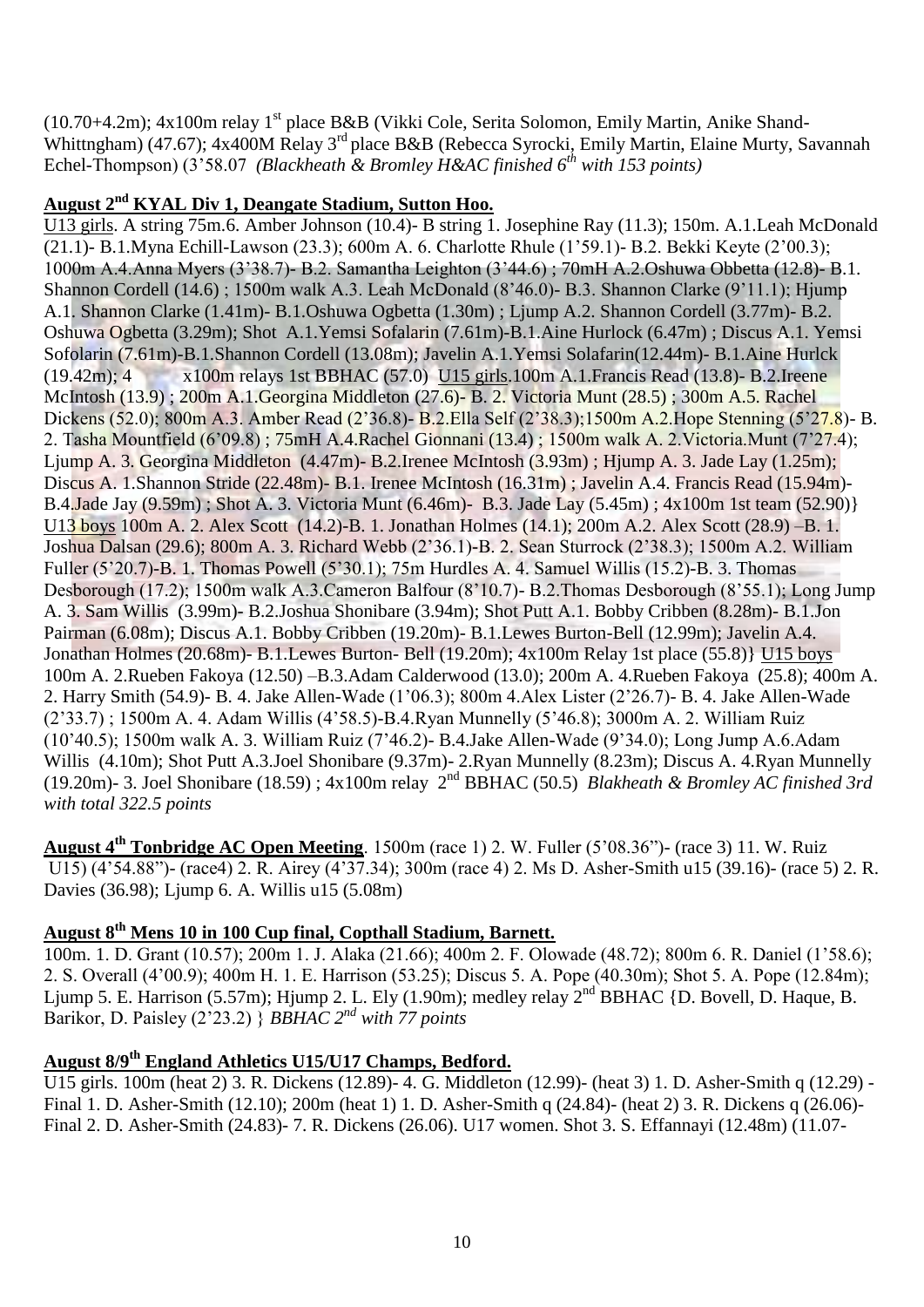12.48 x 6 puts). U17 men 200m (heat 1) 1. R. Pocklington (22.55)- Final =4. R. Pocklington (22.42); 400mH (heat 1) 1. B. Hopkins (54.80)- Final 1. B. Hopkins (54.45)

## **August 9th Southern U17 inter-Counties, Chelmsford.**

Men. A string. 100m 1. F. Sobudo (*Essex*) (11.10); 400mH 3. D. Paisley (*Surrey*) (53.49). B string 100m 1. D. Grant (*Surrey*)(10.92); 200m 1. F. Olowade (*Kent*) (21.71).Women A string. 100m 2. V. Cole (*Kent*)(12.46); 200m 1.V. Cole (24.81); 800m 3.E. Murty (*Kent*) (2"11.19); 1500m B. Proctor (*Kent*) (4"40.57); 3000m s/chase 2.R. Smith (*Kent*) (13"16.27); 100mH 4. M. Southwart (*Kent*)(15.86); 400mH 3. M. Southwart (1"06.19); Pvault 2. R. Arnheim (*Kent*) (3.57m); Shot 3. S. Brown (*Kent*)(14.00m); Discus 1. S. Brown (44.38m). Bstring. 200m 2. V. Cole (24.81); Pvault 1. E. Hughes (*Kent*) (3.37m); Hammer 4.L.Robichaud (33.77m)

**August 12th. Watford Open Meeting.** 200m (race B) 1. F. Olowade (21.84); 3000m (race 1) 7. Ms B. Proctor (9"55.87)- 8. G. Proctor U17m (9"58.44)

**August 15th. BMC open meeting, Cardiff.** 1500m (race D) 4. R. Bentley (3"54.09)

## **August 15th England Athletics U15/17 championships, Bedford.**

U15G 100m (heat 2) 3. Rachel Dickens (12.89)- 4. Georgina Middleton (12.99)- (heat 2) 1. Dina Asher-Smith (12.29)- Final 1. D.Asher-Smith (12.10); 200m (heat 1) 1. D.Asher-Smith (24.84)- (heat 2) 3. R.Dickens (26.01) - Final 2. D. Asher-Smith (24.83)- 7. R.Dickens (25.85). U17G Shot 3. Sabine Effanayi (12.48m) (11.07-12.48m over 6 throws). U17 boys 400m (heat 1) 1. Ben Hopkins (54.80)- Final 1. B.Hopkins (54.45); 200m (heat 1) 1. Ronnie Pocklington (22.55)- Final =4. R. Pocklington (22.42)

## **August 16th National Junior Athletic League (Match 4), Lee Valley**

100m A string 3. T. Gilling (11.00) – B string 6. M. Walcott (11.40) ; 200m A.4. T. Gilling (22.60)- B.4. R. Pocklington (22.80) ; 400m A.4. L. Charles (49.90)- B. 2. A. Blair (50.70) ; 800m A. 3. A Littlewood (2"00.50)- B.4.O. Robinson (2"05.30) ; 1500m A.7th O Taylor (4"32.3)- B.6. C. Fraser (4"35.6) ; 3000m A.7. S. Jackson (10"18.9)- B.5.G. Proctor (10"56 ??); 2000m s/c A.2.A Littlewood (6"21.1)- 3. H. Kurtyanek u17 (7"11.0) ;110mH A.2. M Walcott (14.7)- B. 4. B Hopkins (16.5) ; 400mH A. 3.B Hopkins u17 (59.75)- B.5. J Powell (62.4) ; 4 x 100m 1st place (K.Daly, T Gilling, M Walcott, A. Jolaso) (42.7) ; 4 x 400m 1st place {(L Charles, A Blair, R. Pocklington, J Powell) (3,23"8)} Discus A. 6 J.Haylock (30.06m)- B 5 R. Norton (26.96m); Hammer A 5 J.Haylock (49.95m)- B 2 R. Al Ameen (46.05m); High Jump A 7. R.Norton (1.75m)- B 6 J. Powell *U17*(1.65m); Javelin A 2. S Brown (49.92m)-B.3 R. Norton (39.57m); Long Jump A.3 M.Longhurst *U17* (6.86m)- B 5 K.Daly *U17*(5.08m); Pole Vault A 3.S.Brown (4.10m) - B M.Longhurst *U17* (4.10m); Shot A - 3 E. Zorro *U17* (11.55m) –B. 4 R. Al Ameen (10.00m); Triple Jump A 4 T. Jenkins *U17* (12.37m) - B 6 C.Ubank *U17* (11.97); Women 100m A 1. S. Solomon (12.3) - B 4 Kirstie Robinson (13.0); 200m A 3 S.Thompson (25.5) B3 G. Sheppard (26.3); 400m A .1 S. Echel Thomson (56.5) - B 5 R. Robinson (64.9); 800m A.3 H.Edwards *U17* (2"18.1)- B 3. K. Galley U17(2"22.0); 1500m A 7 E. Nolan U17 (5"14.6)- 3000m A .5 C.Parkin (12"11.6) - B.4 S.Maslin *U17* (13"24.0); 100mH A 1 S. Solomon (14.1)- B 1 M. Southwart (15.8); 400mH A. 3 M. Southwart (1.04.4)- B.4 S. Maslin*17* (1"27.7); 1500m S/c A 1 R. Smith (5"47.5)- B.1 M.Kane *U17* (6"17.2); Discus A. 1. S. Brown (45.81)-B.1. S. Milner (42.74); Hammer A. 3 S. Brown (42.23)- B. 4. S. Milner *U17* (29.34); HJump A. 6. C.Lyston U17 (1.50m)- B.6 C. Moore (1.35m); Javelin A.8 C. Wickham (21.02m)- B. 7. E. Penny Duffy (15.79m); LJump A 1 L.Ugen (6.10m) –B.2 L. Stevens *U17*(4.76m); Pole Vault A 1 C. Moore (3.20m)-B. 1 M.Southwart (2.45m); Shot A 1 S. Brown (14.16m) - B.1. S. Effianayi *U17*  (12.36m); TJump A 3 L. Stevens U17(10.41m) –B. 3. R. Robinson *U17* (9.58m); 4x100m Relay 2nd place B&B ( M. Southwart, S.Solomon, F. Foster, L.Ugen (48.0)); 4x400m Relay 1st place B&B (K. Galley, M. Southwart, F. Foster, S. Echel Thompson (3"58.4))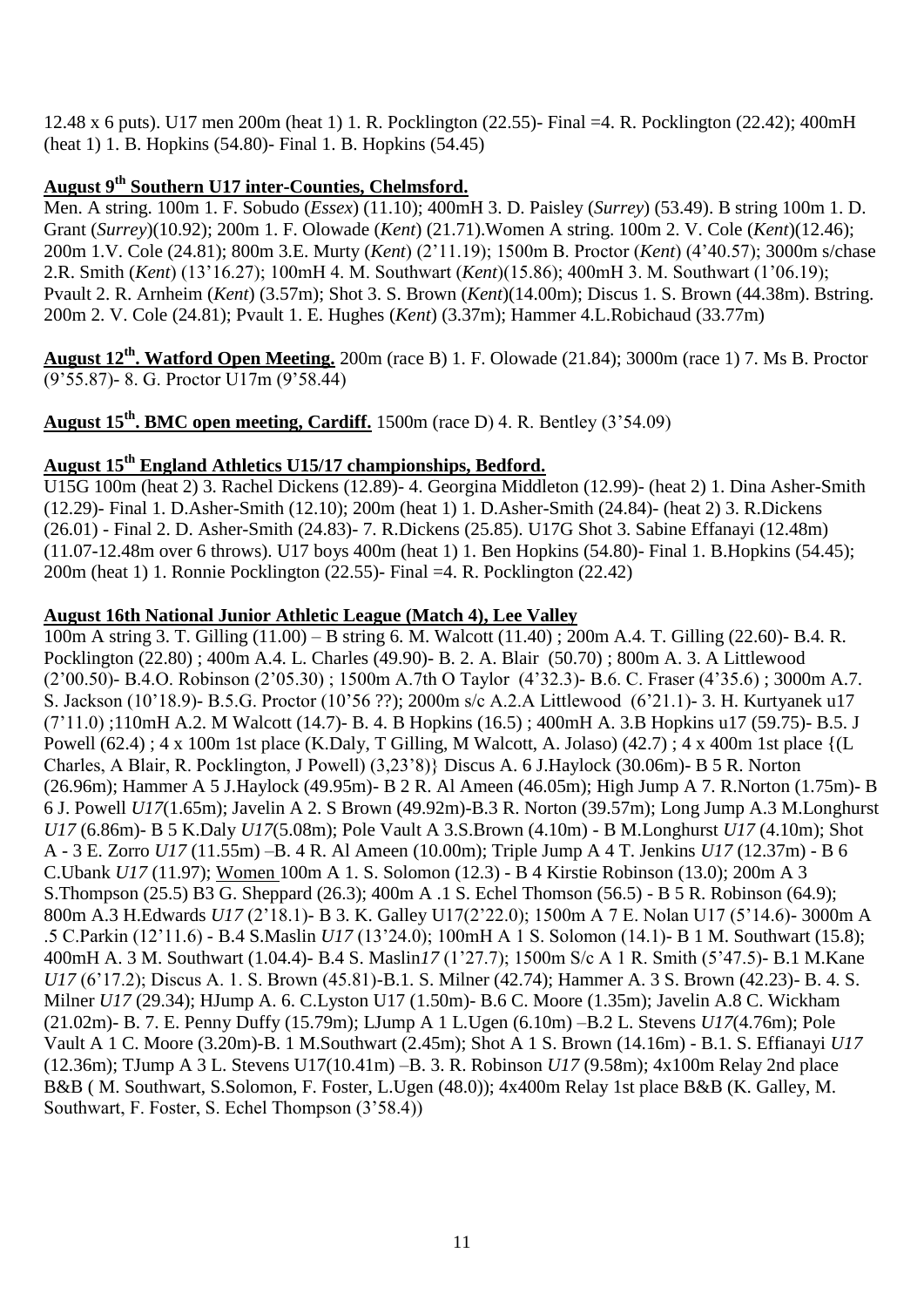## **August 19th BBHAC open meeting, Norman Park.**

100m (heat 1) 2. Dia Asher-Smith *U15G* (12.46)- 3. E. Martin (12.73)- 4. Amara Lalemi-Jacobs *U17W* (13.23)- 5. Laren Steven *U17W* (13.38)- 6. Lucy Pamment *U17W* (14.85); (heat 2) 1. Rihanna Amoah-Williams *U15G* (13.61)- 2. Rhiannon Jones *U15G* (13.86)-3. H. Godsell *V55* (14.01) 4. Irenee McIntosh *U15G* (14.18)- 5. Oshuwa Ogbeta *U15G* (14.31)- 6. Alana Fajks-Collins *U13G* (15.20); (heat 3) 1. Anton Daly *U15B* (11.95)- 2. James Allen *U15B* (12.89)- 3. Bruno Myszha-Reder *U15B* (13.48)- 4. Lawrence Fanutza-Davis *U15B*  (14.64); (heat 4) 1. Kieran Gowan-Wade *U13B* (14.03)- 2. Sam Willis *U13B* (14.47)- 3. Daniel Appiah *U13B* (16.27); (heat 6) 3. Ronnie Pocklington *U17M* (11.49)- 5. Kieran Daly *U17M* (11.62)- 6. Dominic Coelho *U17M* (11.89); (heat 7) 4. Joe Appiah *U17m* (12.53); 5000m 1. D. Marks (18'06.45); Ljump 1. Kieren Gowan-Wade *U13B* (4.47m)- 2. Sam Willis *U13B* (4.37m)- 3. Shannon Cordell *U13G* (4.10m)- 4. Oshuwa Ogbbeta *U13G* (3.69m)- 5. James Allen *U15B* (5.38m)- 6. Lawrence Fanutza-Davis *U15B* (4.02m)- 7. Frances Read *U15G* (4.70m)- 8. Amber Bryan-Isaacs *(U15G*) (3.93m)- 8. Irenee McIntosh *U15G* (3.74m)- 9. Rihanna Amoah-Williams *U15G* (3.62m)- 10. Lauren Stevens *U17W* (4.11m); 4x100m relay 1. *U17*m (48.50)- 2. *U15B* (48.60)- 3. *U15G* 52.73)- 4. *U13G* (57.19).

**August 19th BMC Regional Races, Eltham**. 800m (men race B) 2. R. Bentley (1"55.45); (race C) 4. A. Bruce-Littlewood (1"57.67)- 5. D. Boyce (1"57.81); (race E) 1. M. Airey (1"59.98); 1500m (men race A) 2. A. Rayner (3"54.48); mixed race C) 7. E. Murty (4"31.5)- 12. H. Cook *u15* (5"17.9).

**August 22nd IAAF World Championships, Berlin**. Womens 4x100m relays. (heat 2) 3. GB. (M. Douglas 2nd leg) (43'34)- Final 6. GB (M. Douglas  $2^{nd}$  leg) (43.16).

## **August 22nd British Athletics League, Div. 2, Kingston**

A string 100m 2.D.Grant (10.74); 200m 2. D. Grant (21.27) ; 400m 3. F. Olowade (49.33) ; 800m 3. R. Bentley (1"55.02); 1500m 3. S. Overall (3"57.39) ; 5000m 1. A. Rayner (`14"46.64) ;100mH 7. R. Holt (17.52) ; 400mH 7. E. Harrison (66.71) ; 3000ms/c 4. A.Bruce-Littlewood (9"37.5) ; Discus 3. A. Pope (42.45m) ; Hammer 1.K.Chester (62.16m) ; Hjump 2. L. Ely (1.90m) ; Javelin 5. A. Pope (50.41m) ; Ljump 7. B.Barikor (6.40m) ; Pvault 5 M. Longhurst (4.00m) ; Shot 4. K. Chester (12.70m) ; Tjump 3. S. Bobb (14.42m) ; 4x100m relay 1st place (E. Harrison, , F. Olowade, D.Grant D.Haque (41.68) ; 4x400m 8th place (D. Haque, A. Wilson, E. Harrison, F. Olowade (DISQ). B string 100m 4. D.Bovell (11.16) ; 200m 1.D.Haque (21.70) ; 400m 4. A. Wilson (49.71) ; 800m 3. S. Overall (1'57.18) ; 1500m 6. J. Poole (4'12.05) ; 5000m 3. P. Tucker (15'28.60) ; 100mH 4. B. Barkor (17.54) ; 400mH 3. B. Parkin (59.46) ; 3000ms/c 6. J. Poole (10"09.6) ; Discus 3. K.Chester (39.22m) ; Hammer 3. A. Jordon (15.85m) ; Hjump 5=. A. Pope (1.70m) ; Javelin 8. C. Brand (31.87m) ; Ljump 7. S. Bobb (5.72m) ; Shot 3. A. Pope (11.95m) ; Tjump 2. M. Longhurst (13.18m)

**August 25th BMC Regional Races, Exeter.** 800m men (race E) 7. R. Minting (2"11.95)

**August 26th BMC Gold Standard Races, Watford**. Men 800 (race B) 12. D. Boyce (2"00.52) ; 1500m (raceB) 9. A. Bruce- Littlewood (4"01.16). Women 1500m 12. B. Proctor (4"41.57)

## **Club Championships, Norman Park**.

**1 July 2009** 3000m 1.Adam Atkinson (9"54.6)- 2. Tim Soutar *M50* (9"58.4)- 3 Gareth Evans (10"13.6)- 4 Cliff Keen *M50* (10"28.8)- 5 David Beadle *M40* (10"39.4)- 6 Robert Brown *M55* (11"13.9) ; 3000m Walk 1 Liam Baldwin *U20M* (14"35.0)- 2. Roger Michell *M60* (15"18.0)- 3. Sandra Brown *F60* (16"47.3)- 4.Ben Parsons *U15B* (17"05.7)- 5. Ian Slatta *M50* (17"10.0)- 6. Micky Harran *M70* (17"18.9)- 7. Peter Hannell *M65* (17"37.6)- 8. Peter Crane *M60* (18"06.3)- 9. Catherine Cotterell *U15G* (18"36.8)- 10.Victoria Munt *U15G* (18"40.3)- 11. Alan Pickering *M60* (19"46.2)- 12. David Hoben *M55* (20"09.3)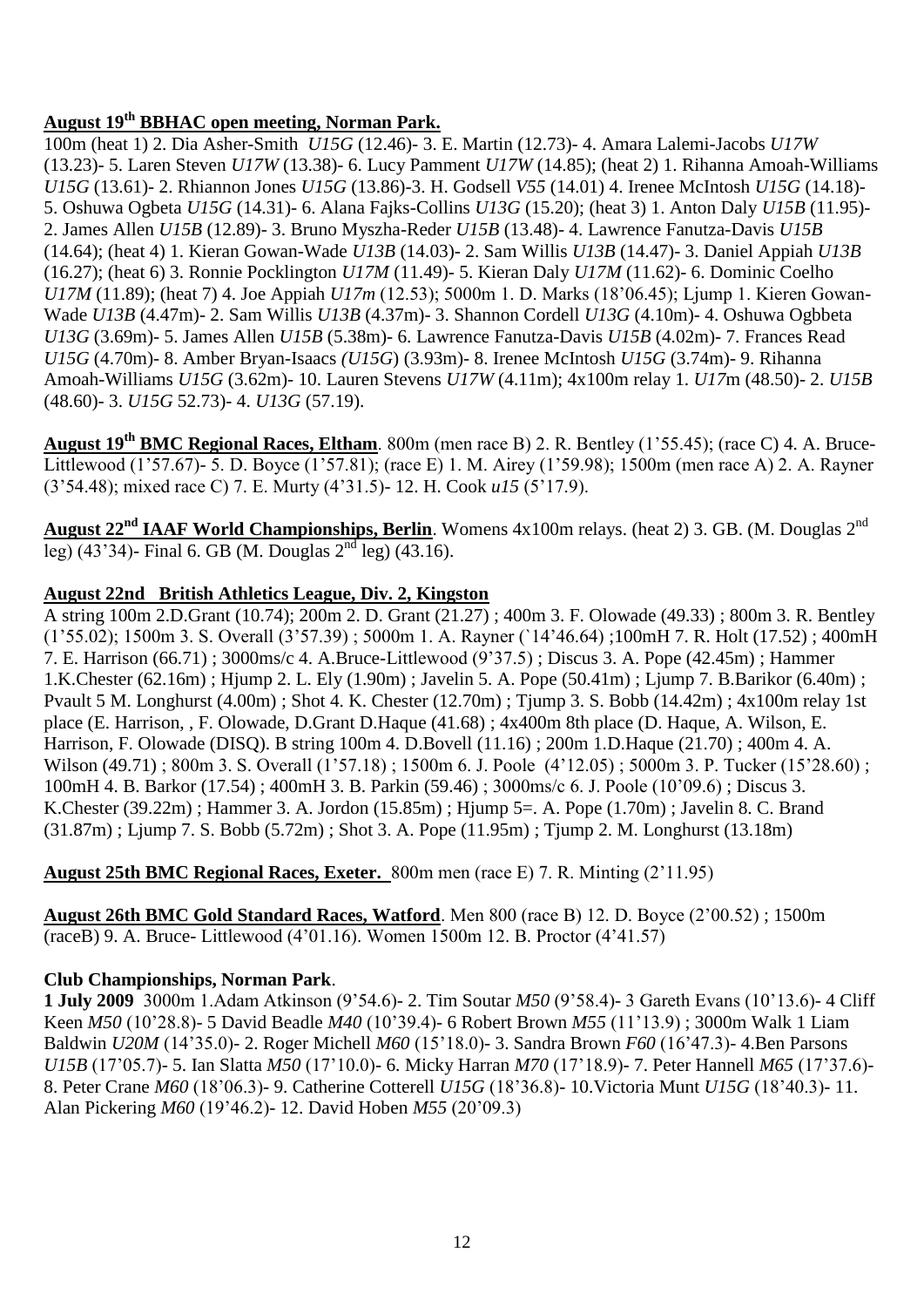## Triathlons

## **July 5th, Austrian Ironman Triathlon, Klagenfurt.**

74. N. Kinsey (*Tri UK*) (1<sup>st</sup> M50) Swim 3.8km (225<sup>th</sup>/1:00'45); T1(3'22); Bike 180km.(159<sup>th</sup>/4:55'18); T2 (3'11); Run 42 km(81<sup>st</sup>/3:23'36) = overall time (9:26'13)

## **July 5th Steelman Olympic distance Triathlon Dorney Lake Windsor (London & SE Championships)**

81. Paul Delicata 1500m swim (2"18.14); 40km bike(33.25/1.11.40/40.43);10km run 21st (30"34)- 118. Roy Priestley 1500m swim (2"31.31) 40km bike (36.18/1.12.44/39.04) ;10km run 23rd (35"39) -289. Neil Ayrton 1500m swim (2"43.49); 40km bike (43.01/1.13.05/43.54);10km run 25th (45"49)- 320.Jim Phelan 1500m swim (2"45.35) ; 40km bike(34.44/1.19.20/47.38);10km run 2nd V60- 357. Kate Pratten 1500m swim (2"48.22); 40km bike (36.25/1.23.47/44.34);10km run 9th F (30"34)

# Review: From Wits End to John O'Groats

For anyone with experience of and a liking for cycle tours the challenge of the End to End ride between Land's End and John O"Groats undoubtedly an ambition whether realised or not, and a holy grail amongst cycling devotees. **From Wits End to John O'Groats** traces such a journey made by Les Roberts and friends in the summer of 2008 in aid of Parkinsons Trust Movers and Shakers. It describes in descriptive detail the events, incidents of that journey affectionately known as LeJOG as he came to terms with his own suffering from the condition.

In reviewing a book of this type it would be tempting to give it a stiff critical appraisal but that would be missing the point. This is because it is written not by a professional writer or some celebrity aspiring through a ghost writer to literary greatness, but by a genuine enthusiast with the straightforward honesty of one who if battling against limitations, is willing to admit them but has all the confidence of a high achiever who can turn difficulties into challenges.

For those who like reading about cycling Les takes a fresh, unassuming approach to a cycling challenge Some travel writers, particularly Tim Moore, whose book "French Revolutions" described his own attempt to cycle the route of the 2000 Tour de France, have attained a high critical profile but I found him to be somewhat over ebullient, writing in a style trying to emulate the style of Bill Bryson. Others write of setting unrealistice targets and then spend 200 pages admitting their failure to do so. Not so Les. Without stylisation or bragging of one"s exploits he nevertheless admits to an innate tendency to believe in the eventual success of his venture

*"Perhaps"* he says early on "*self delusion is a symptom of PD but I simply reckoned that, as long as my hard wiring (well honed motor skills) was still intact, I should be able to ride myself in and give a reasonable account of myself; a strategy that had always worked in the past".*

After an introductory autobiographical chapter containing an account of his running and cycling careers, the narrative goes straight into the journey and is interspersed with extracts from the regular audio-log transcripts produced on the journey relating to his moods and instant impressions, to add depth and atmosphere.

Although there are moments when the reader might be tempted to conclude that the author is mad, foolhardy or irresponsible something more steely emerges. It becomes more apparent that this is a highly engaging read aimed at the lay-man and designed to appeal to those who might initially regard this sort of activity as foolhardy but could be persuaded otherwise. All through the book the author makes it clear that he is aware of the physical cost of such an adventure and does not boast in the glow of taking on tough challenges tougher so to prove some perverse machismo, as a battle-scarred combat soldier would reflect on the grim experience of war and not its glories. This is no jolly breeze or gung-ho fanfare of sporty values but a considered and realistic study of how someone goes about undertaking a challenge and of the satisfaction of enduring and overcoming difficulties.

There is enough incident to make this a compelling read with all the near crashes, changes in weather and gruelling rides but quite often the author pauses to reflect on why he and his companions "*subject themselves to such distress*?" and what it does to them. On passing through a particularly mountainous area in Scotland he concludes that it makes him able to mentally deal with situations and appreciate the buzz of coming through them